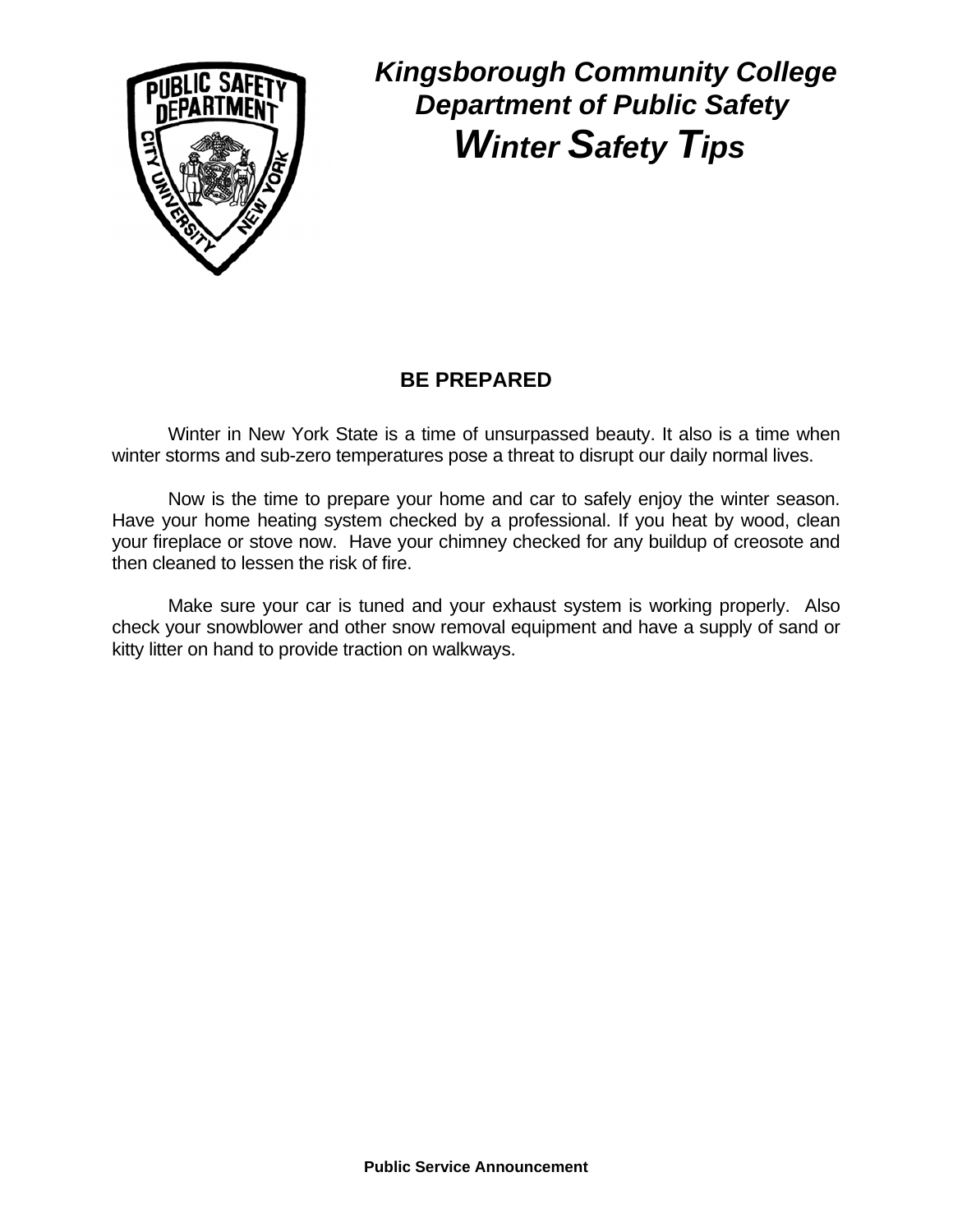

### **WINTER WEATHER TERMS**

As the winter weather season approaches, do you know what the various weather warnings and advisories mean?

*Watches*

#### **Winter Storm Watch**

Issued for the possibility of severe life-threatening winter weather conditions including: heavy snow, heavy ice and/or near blizzard conditions. Forecasters are typically 50 percent confident that severe winter weather will materialize when a watch is issued.

#### **Blizzard Watch**

Issued for the possibility of blizzard conditions. Forecasters are typically 50 percent confident that blizzard conditions will materialize when a blizzard watch is issued.

#### **Lake Effect Snow Watch**

Issued for the potential for heavy lake effect snow.

#### **Wind Chill Watch**

Issued for the potential of wind chills of -25F or less, which can cause rapid frostbite and increase the risk of hypothermia.

#### *Warnings*

#### **Winter Storm Warning**

Issued for a combination of heavy snow and/or ice, of which, at least one exceeds or meets warning criteria. Winter weather is expected to cause life-threatening public impact for a combination of winter hazards including heavy snow, ice, near blizzard conditions, blowing and drifting snow and/or dangerous wind chills.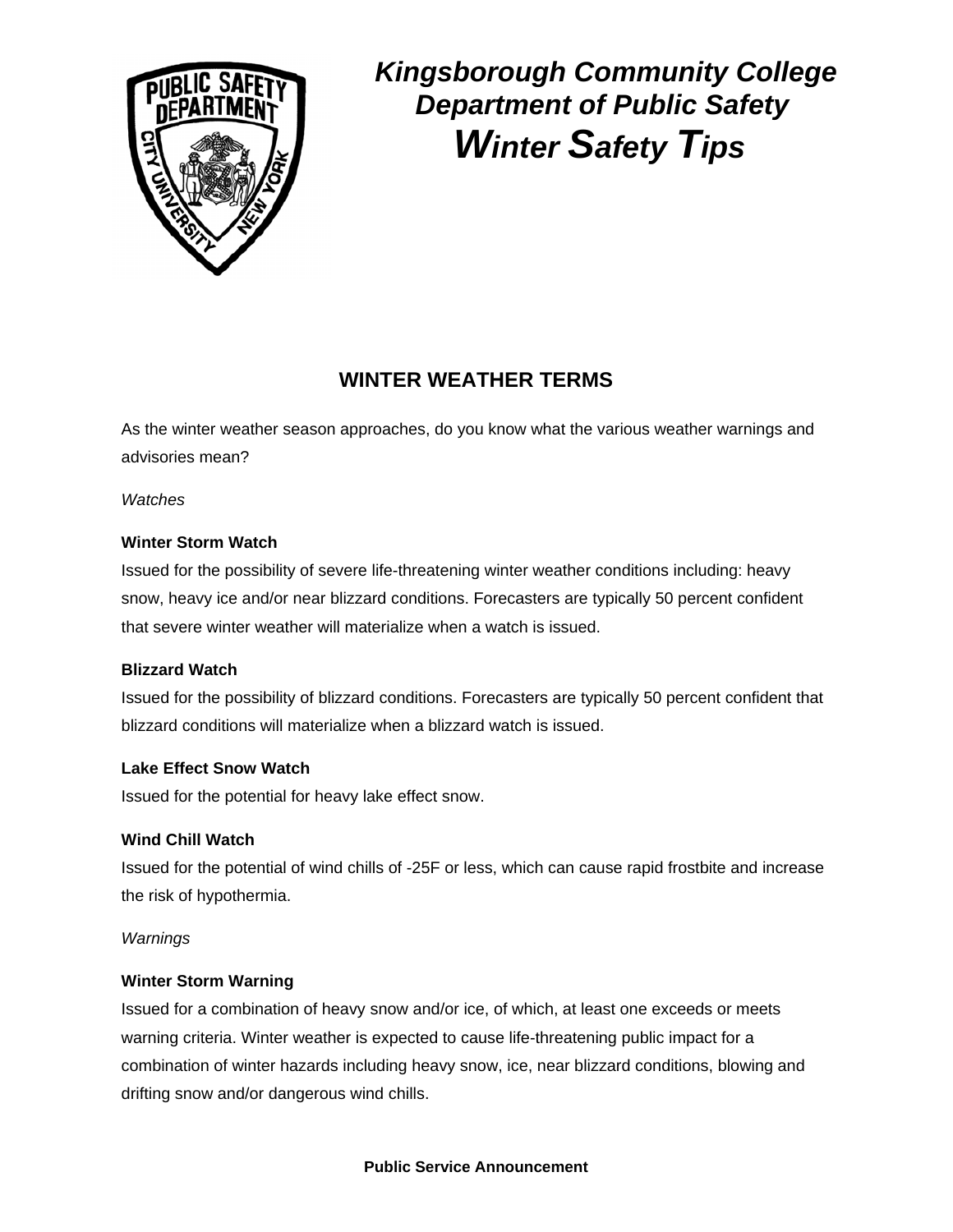

#### **Heavy Snow Warning**

Issued when 7 inches or more of snow is expected in 12 hours or less, or 9 inches or more is expected in 24 hours or less. Heavy Snow Warnings are issued when there is a high degree of confidence that the entire event will be snow.

#### **Ice Storm Warning**

Issued for a ½ inch or more of ice accumulation which causes damage to power lines and trees. Ice Storm Warnings are issued when there is a high degree of confidence that the entire event is expected to be ice.

#### **Blizzard Warning**

Issued when blizzard conditions are imminent or expected in the next 12 to 24 hours. Blizzard conditions include sustained or frequent gusts =/> 35 mph AND considerable falling, blowing and drifting of snow reducing visibilities frequently 1/4 mile.

#### **Lake Effect Snow Warning**

Issued for 7 inches or more of lake effect snow.

#### **Wind Chill Warning**

Issued when the wind chill is expected to be -25F or less. Frostbite can occur in less than 10 minutes.

#### *Advisories*

#### **Winter Weather Advisory**

Issued for a hazardous combination of snow, and ice of which neither meets or exceeds warning criteria. Issued for winter weather that will cause significant inconveniences or could be lifethreatening if the proper precautions are not taken.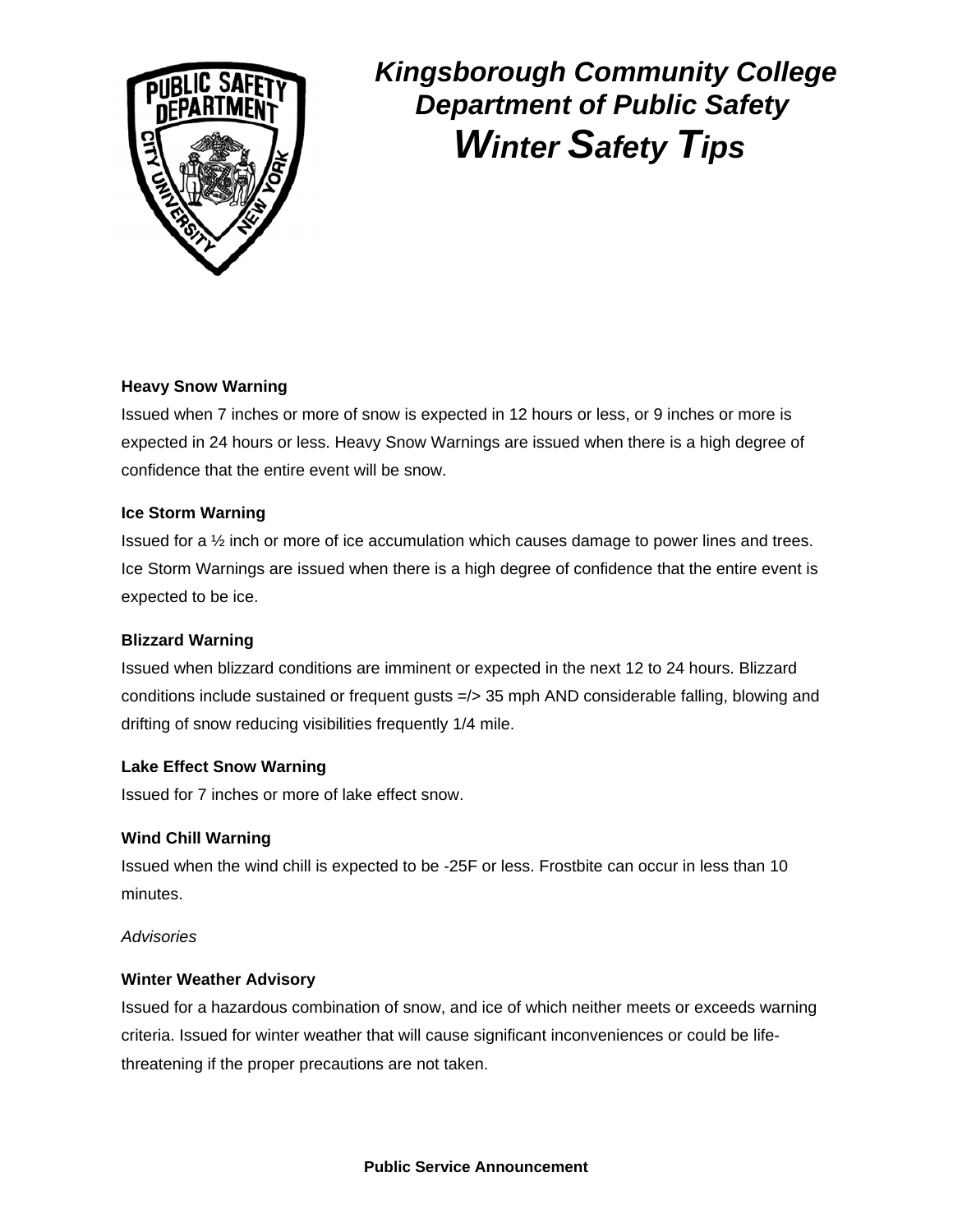

#### **Snow Advisory**

Issued when an average of 4 to 6 inches of snow is expected in 12 hours or less. Snow advisories are issued when there is a high degree of confidence that the entire event will be snow.

#### **Freezing Rain Advisory**

Any accumulation of freezing rain that can make roads slippery. Freezing rain advisories will only be issued when there is a high degree of confidence that the entire event will be freezing rain only.

#### **Snow and Blowing Snow Advisory**

Sustained wind or frequent gusts of 25 to 34 mph accompanied by falling and blowing snow, occasionally reducing visibility to a 1/4 mile or less for three hours or more.

#### **Blowing Snow Advisory**

Widespread or localized blowing snow reducing visibilities to a 1/4 or less with winds less than 35 mph.

#### **Lake Effect Snow Advisory**

Issued for an average of 4 to 6 inches of lake effect snow.

#### **Wind Chill Advisory**

Issued for wind chills of -15F to -24F. Frostbite can occur in less than 30 minutes.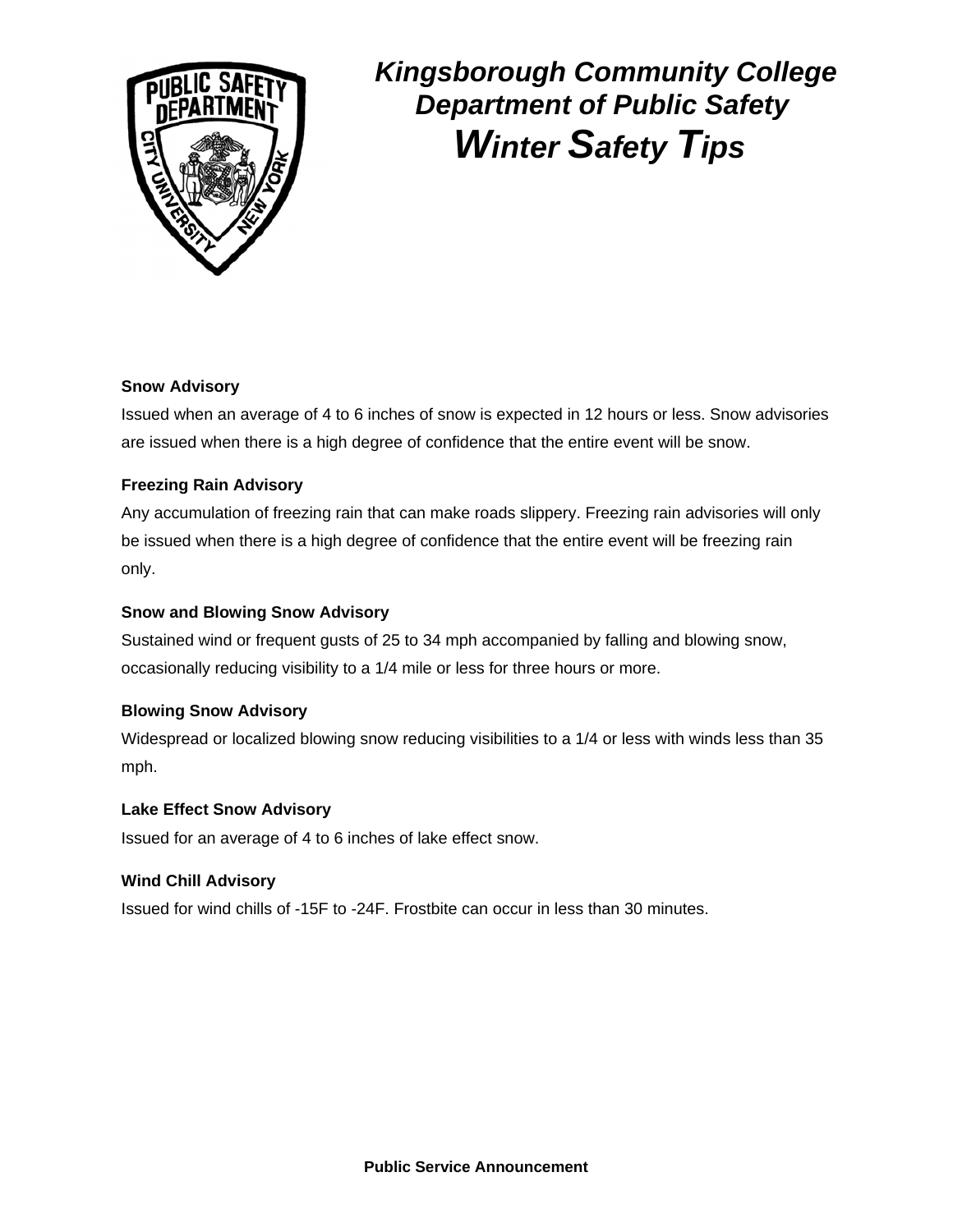

### **HOME SAFETY**

### **Family Disaster Plan**

Families should be prepared for all hazards that affect their area and themselves.

Follow these basic steps to develop a family disaster plan:

- 1. Learn your community's warning signals.
- 2. Meet with your family to create a plan. Pick two places to meet: a spot outside your home for an emergency such as fire, and a place away from your neighborhood in case you cannot return home (a real possibility during the day when adults are at work and children are at school). Choose an out-of-area friend as your family check-in contact for everyone to call if the family becomes separated.
- 3. Implement your plan. Post emergency telephone numbers by the phones. Install safety features in your house such as smoke detectors and fire extinguishers. Inspect your home for potential hazards and correct them. Have your family learn basic safety and first aid measures. Make sure everyone knows how and when to call 9-1-1 or your local emergency medical services phone number. Have disaster supplies on hand.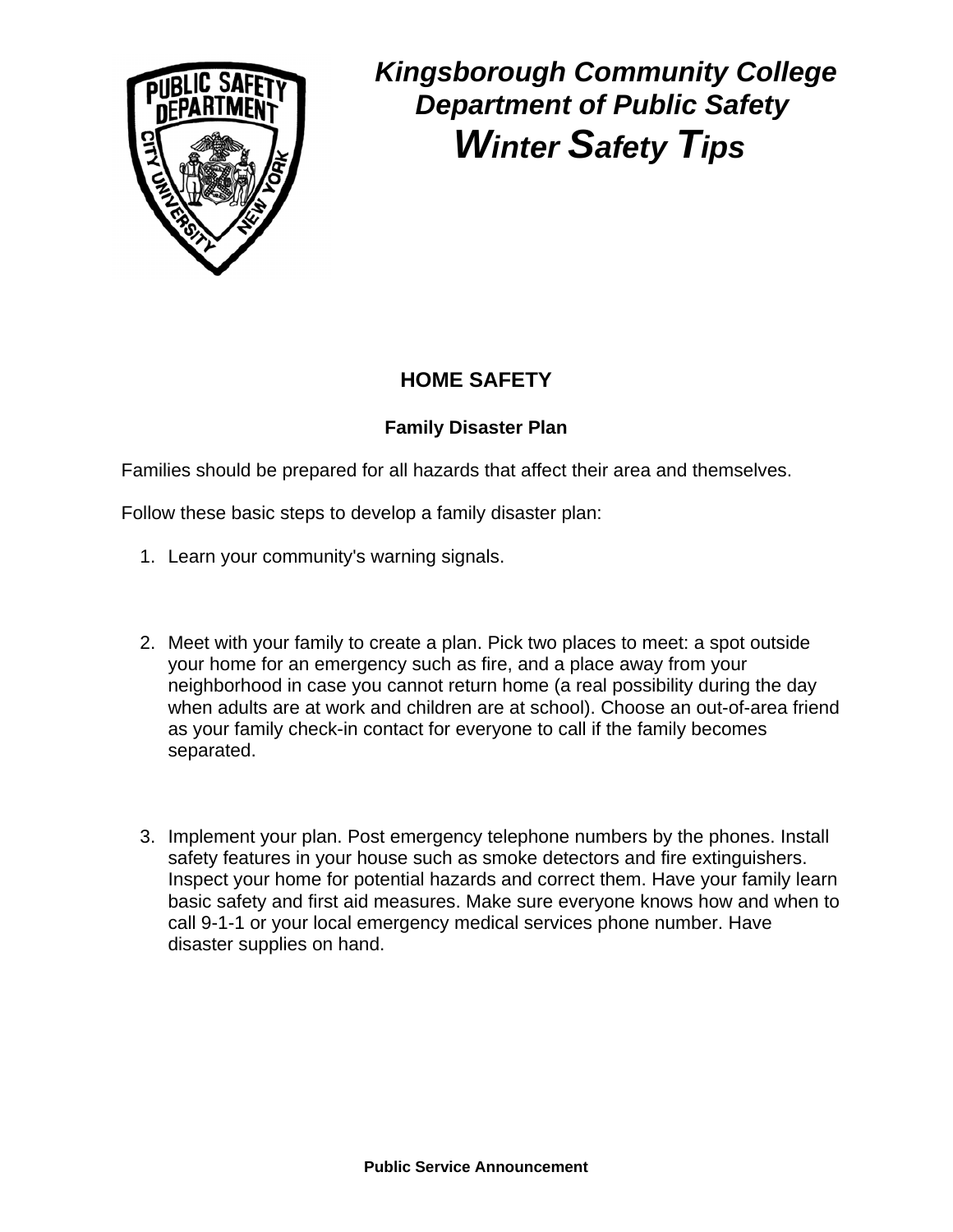

### **HOME EMERGENCY SUPPLIES**

Winter has arrived and this is the time for you to stockpile the following supplies in the event a winter storm or power outage prevents you from leaving your home.

Flashlights and extra batteries Battery-operated radio and extra batteries Emergency non-perishable foods that do not require refrigeration Non-electric can opener Bottled water One week supply of essential medicines Extra blankets and sleeping bags First aid kit and manual Fire extinguisher Emergency heating equipment, used properly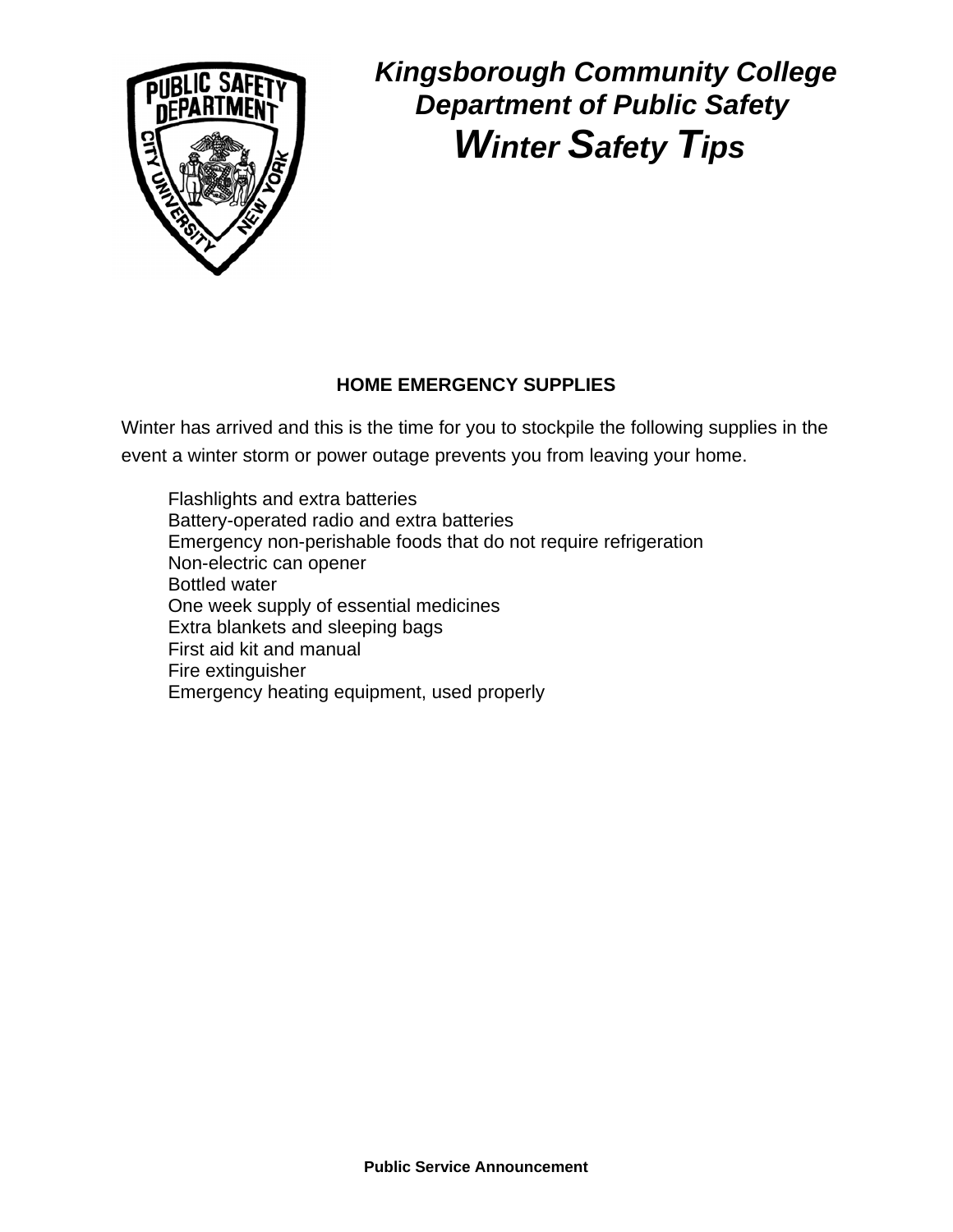

#### **WINTERIZE YOUR HOME**

Take the time now to get your home ready for the winter season by following these tips:

- 1. Have your heating system checked by a professional annually. This will ensure that your system is working safely and efficiently which, in turn, will save you money. If you heat by wood, clean your fireplace or stove. Have your chimney flue checked for any buildup of creosote and then cleaned to lessen the risk of fire.
- 2. Make sure your home is properly insulated. If necessary, insulate walls and attic. This will help you to conserve energy and reduce your home's power demands for heat.
- 3. Caulk and weather-strip doors and windowsills to keep cold air out.
- 4. Install storm windows or cover windows with plastic from the inside. This will provide an extra layer of insulation, keeping more cold air out.
- 5. Inspect and flush your water heater.
- 6. Clean gutters. Leaves and other debris will hamper drainage.
- 7. Replace batteries of smoke, heat and carbon monoxide detectors. If you did not do it when you set the clocks back, do it now.
- 8. To keep pipes from freezing:
	- o Wrap pipes in insulation or layers of old newspapers
	- o Cover the newspapers with plastic to keep out moisture
	- o Let faucets drip a little to avoid freezing
	- o Know how to shut off water valves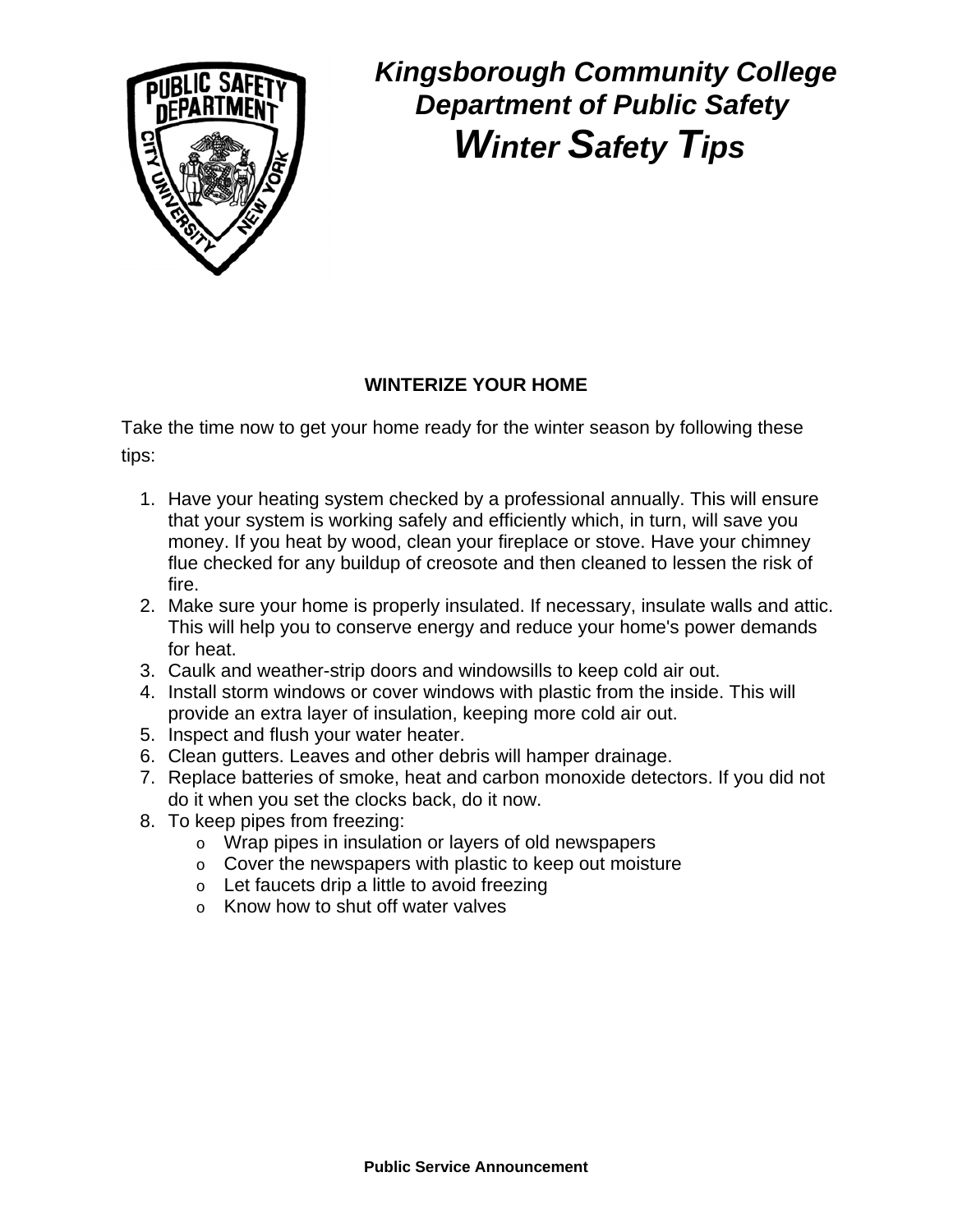

### **STAYING WARM INDOORS**

If your heat goes out during a winter storm, you can keep warm by closing off rooms you do not need.

- 1. Use only safe sources of alternative heat such as a fireplace, small well-vented wood or coal stove or portable space heaters. Always follow manufacturer's instructions.
- 2. Dress in layers of lightweight clothing and wear a cap.
- 3. Eat well-balanced meals.

Losing your heat when winter's winds are howling is not pleasant. However, by following these simple tips, you will weather the storm more comfortably.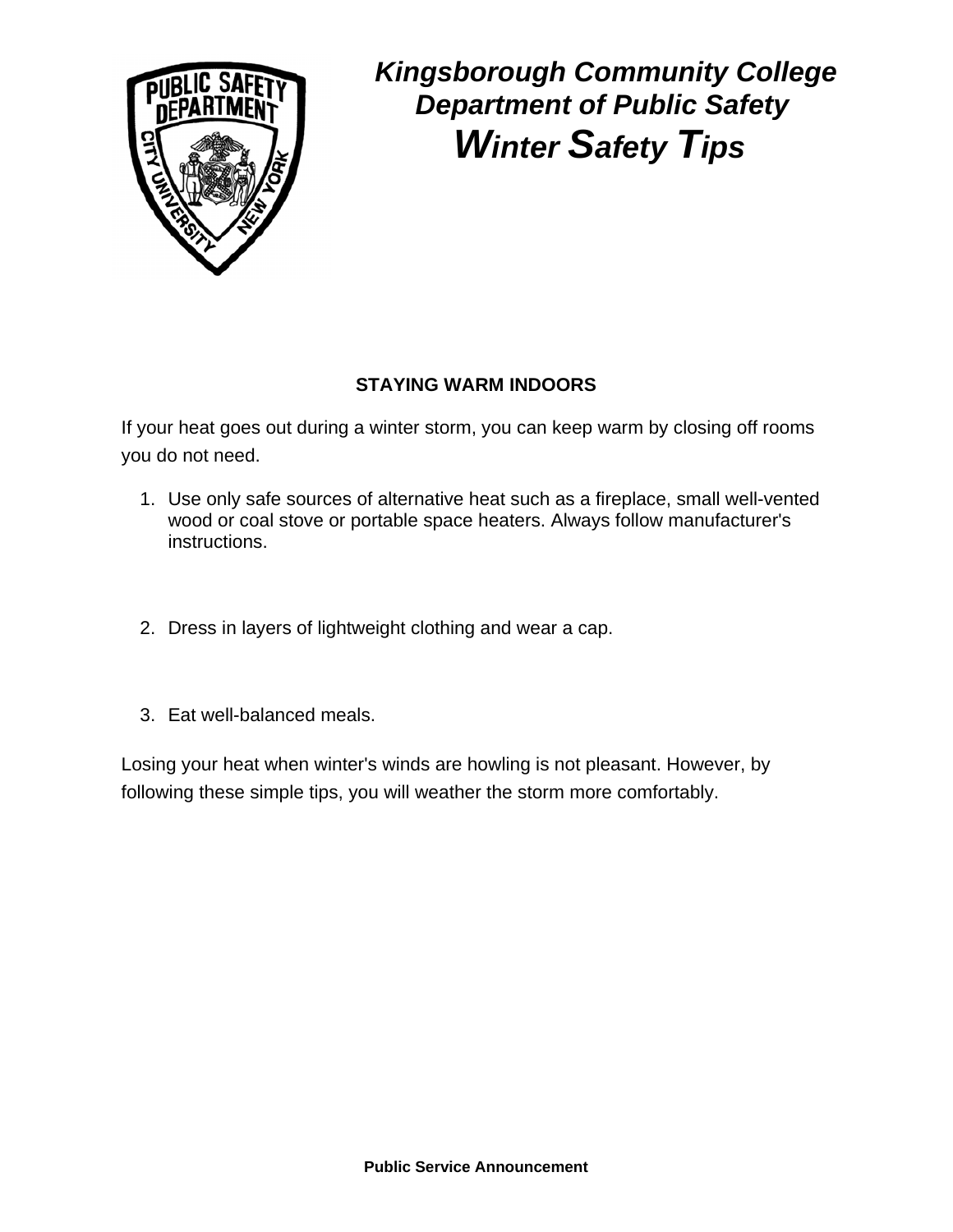

#### **PROTECTING WATER PIPES**

To prevent the mess and aggravation of frozen water pipes, protect your home, apartment or business by following the simple steps below.

#### *Before Cold Weather*

- 1. Locate and insulate pipes most susceptible to freezing, typically those near outer walls, in crawl spaces or in the attic.
- 2. Wrap pipes with heat tape (UL approved).
- 3. Seal any leaks that allow cold air inside where pipes are located.
- 4. Disconnect garden hoses and shut off and drain water from pipes leading to outside faucets. This reduces the chance of freezing in the short span of pipe just inside the house.

#### *When It's Cold*

- 1. Let hot and cold water trickle at night from a faucet on an outside wall.
- 2. Open cabinet doors to allow more heat to get to un-insulated pipes under a sink or appliance near an outer wall.
- 3. Make sure heat is left on and set no lower than 55 degrees.
- 4. If you plan to be away: (1) Have someone check your house daily to make sure the heat is still on to prevent freezing, or (2) drain and shut off the water system (except indoor sprinkler systems).

#### *If Pipes Freeze*

- 1. Make sure you and your family knows how to shut off the water, in case pipes burst. Stopping the water flow minimize the damage to your home. Call a plumber and contact your insurance agent.
- 2. Never try to thaw a pipe with an open flame or torch.
- 3. Always be careful of the potential for electric shock in and around standing water.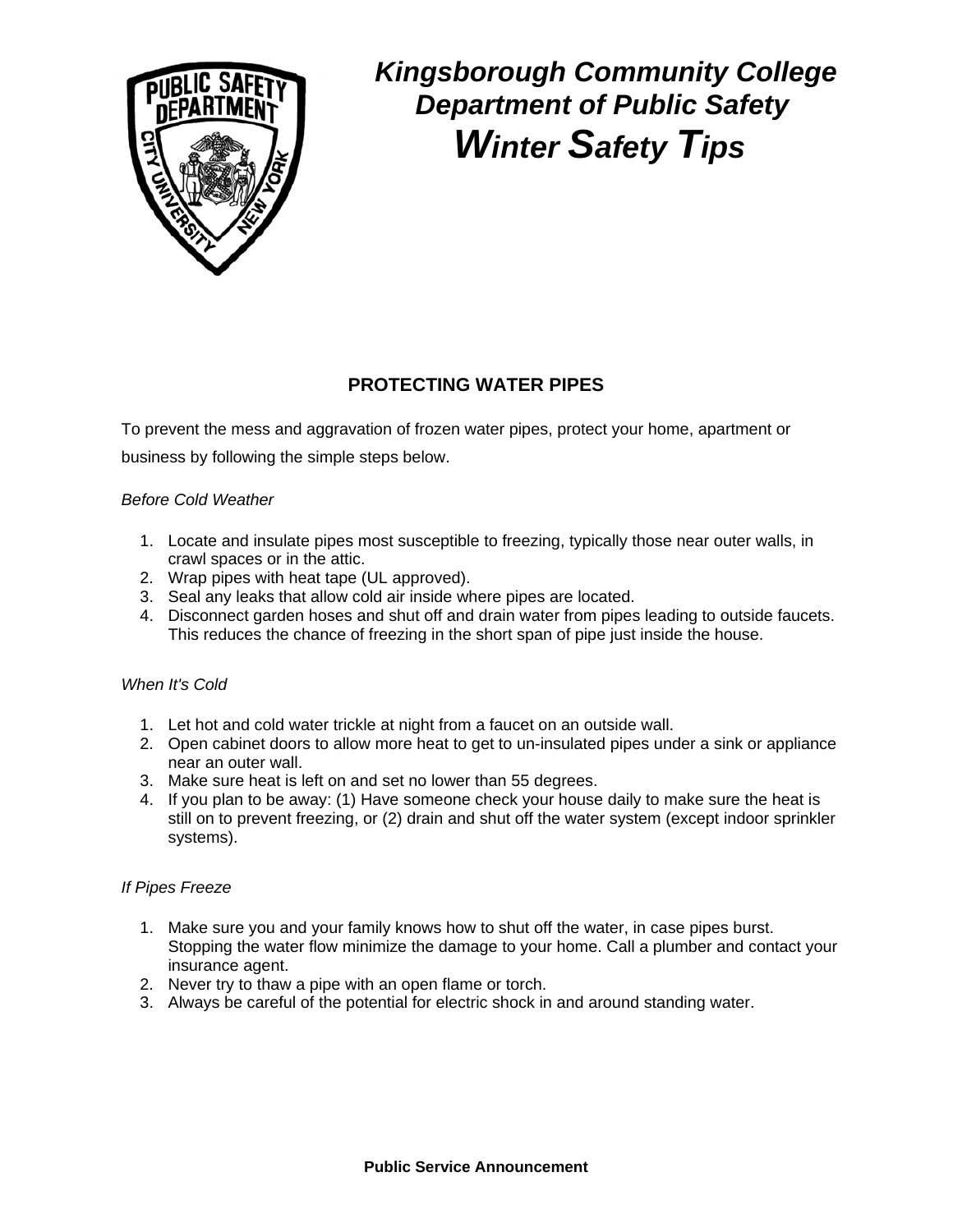

### **IF THE LIGHTS GO OUT**

If you lose electrical service during the winter, follow these tips:

- 1. Call your utility first to determine area repair schedules. Turn off or unplug lights and appliances to prevent a circuit overload when service is restored. Leave one light on to indicate power has been restored.
- 2. To help prevent freezing pipes, turn on faucets slightly. Running water will not freeze as quickly.
- 3. Protect yourself from carbon monoxide poisoning:
	- o **DO NOT** operate generators indoors; the motor emits deadly carbon monoxide gas.
	- o **DO NOT** use charcoal to cook indoors. It, too, can cause a buildup of carbon monoxide gas.
	- o **DO NOT** use your gas oven to heat your home -- prolonged use of an open oven in a closed house can create carbon monoxide gas.
	- o Make sure fuel space heaters are used with proper ventilation.
- 4. Keep refrigerator and freezer doors closed as much as possible to help reduce food spoilage.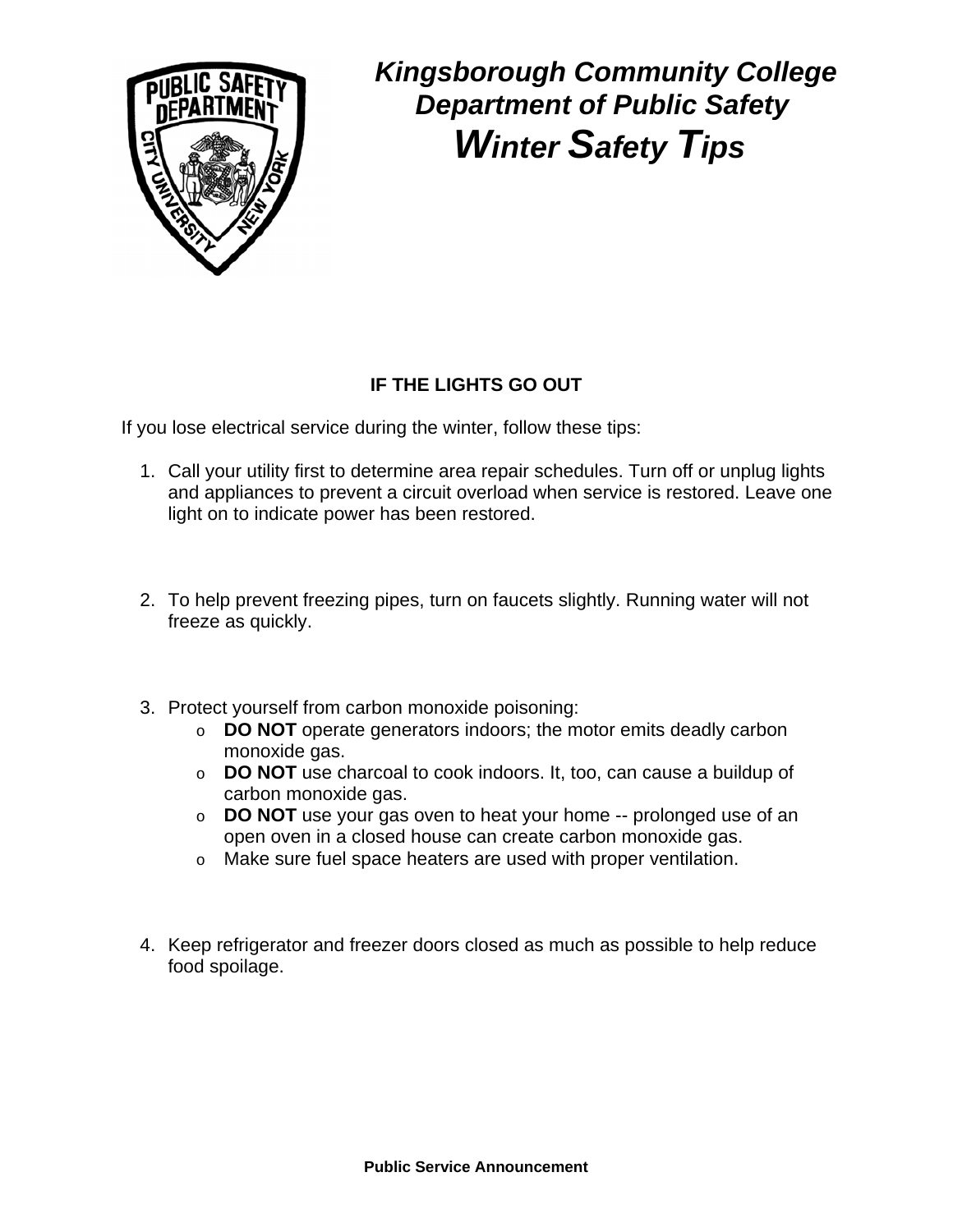

### **GENERATOR SAFETY**

Electric generators can provide you with piece of mind and convenience when you are faced with a temporary loss of electric service.

You to follow these safety guidelines when operating a generator:

- 1. Before installing a generator, be sure to properly disconnect from your utility electrical service. If possible, have your generator installed by a qualified electrician.
- 2. Run generators outside, downwind of structures. NEVER run a generator indoors. Deadly carbon monoxide gas from the generator's exhaust can spread throughout enclosed spaces. Install a carbon monoxide detector.
- 3. Fuel spilled on a hot generator can cause an explosion. If your generator has a detachable fuel tank remove it before refilling. If this is not possible, shut off the generator and let it cool before refilling.
- 4. Do not exceed the rated capacity of your generator. Most of the small, home-use portable generators produce from 350 to 12,000 watts of power. Overloading your generator can damage it, the appliances connected to it, and may cause a fire. Follow the manufacturer's instructions.
- 5. Keep children away from generators at all times.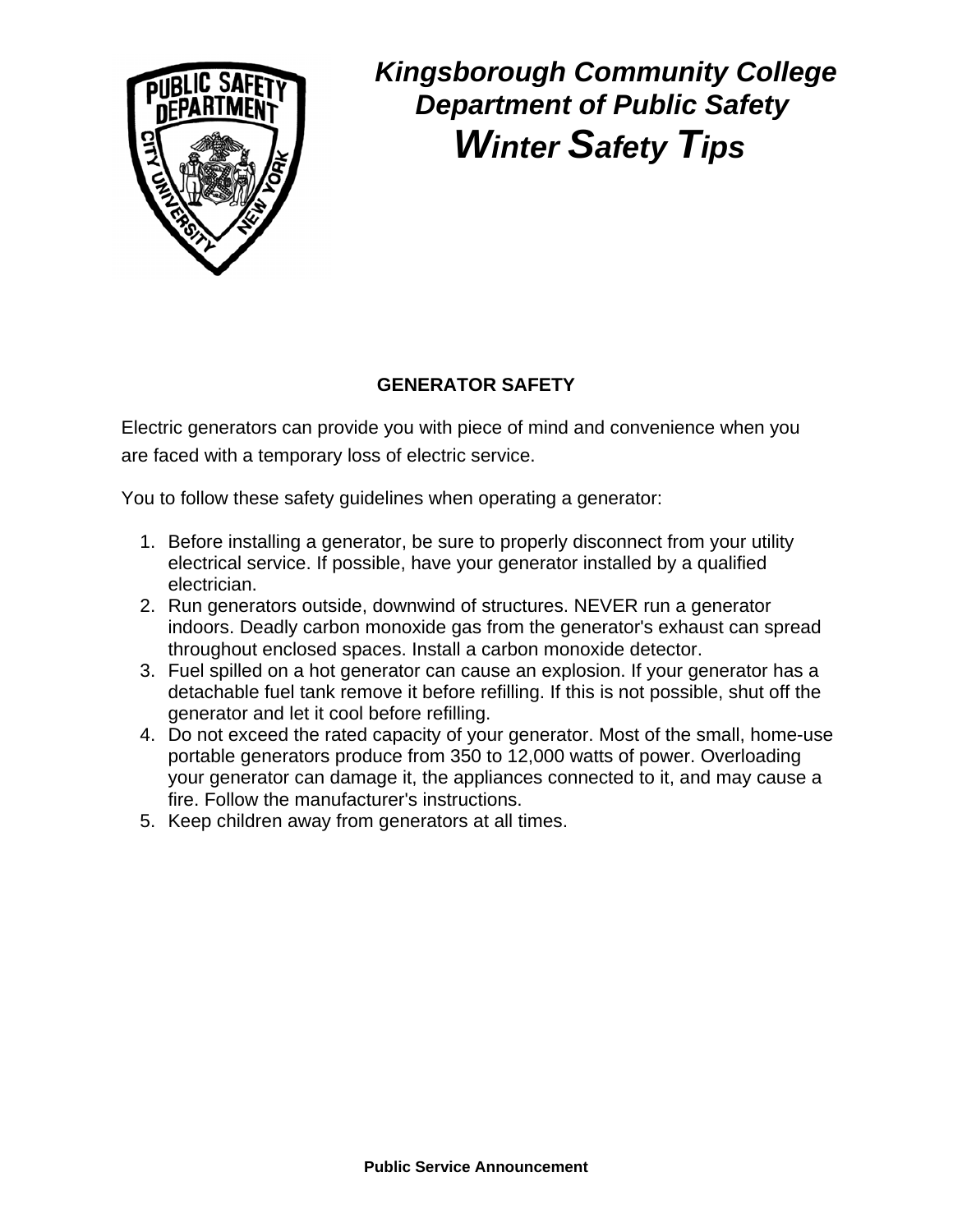

### **CARBON MONOXIDE POISONING**

Carbon monoxide poisoning is a silent, deadly killer claiming about 1,000 lives each year in the United States. Such common items as automotive exhaust, home heating systems and obstructed chimneys can produce the colorless, odorless gas.

The gas can also be produced by poorly vented generators, kerosene heaters, gas grills and other items used for cooking and heating when used improperly during the winter months.

- 1. **NEVER** run generators indoors. Open a window slightly when using a kerosene heater.
- 2. **NEVER** use charcoal to cook indoors.
- 3. **NEVER** use a gas oven to heat your home.

Symptoms of carbon monoxide poisoning include sleepiness, headaches and dizziness.

If you suspect carbon monoxide poisoning, ventilate the area and get to a hospital.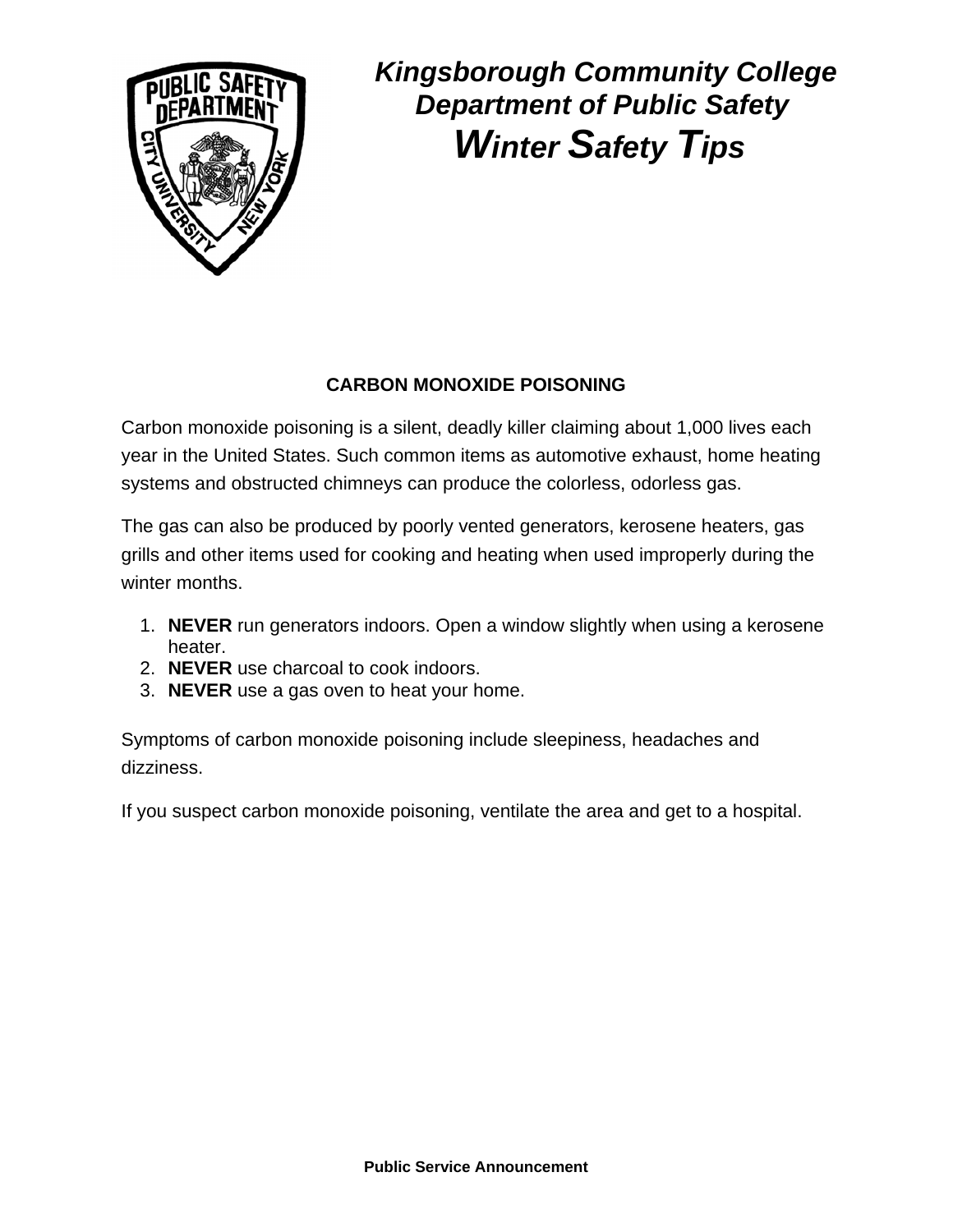

### **FIRE SAFETY**

Wood-burning stoves, fireplaces and heaters can add a cozy glow, but make sure you are using them safely.

- 1. Always keep a screen around an open flame.
- 2. Never use gasoline to start your fireplace.
- 3. Never burn charcoal indoors.
- 4. Do not close the damper when ashes are hot.
- 5. When using alternative heat sources such as a fireplace, woodstove, etc. always make sure you have proper ventilation. Keep curtains, towels and potholders away from hot surfaces.
- 6. Have your chimney checked before the season for creosote buildup -- and then clean it.
- 7. Have a fire extinguisher and smoke detectors ... and make sure they work! Establish a well-planned escape route with the entire family.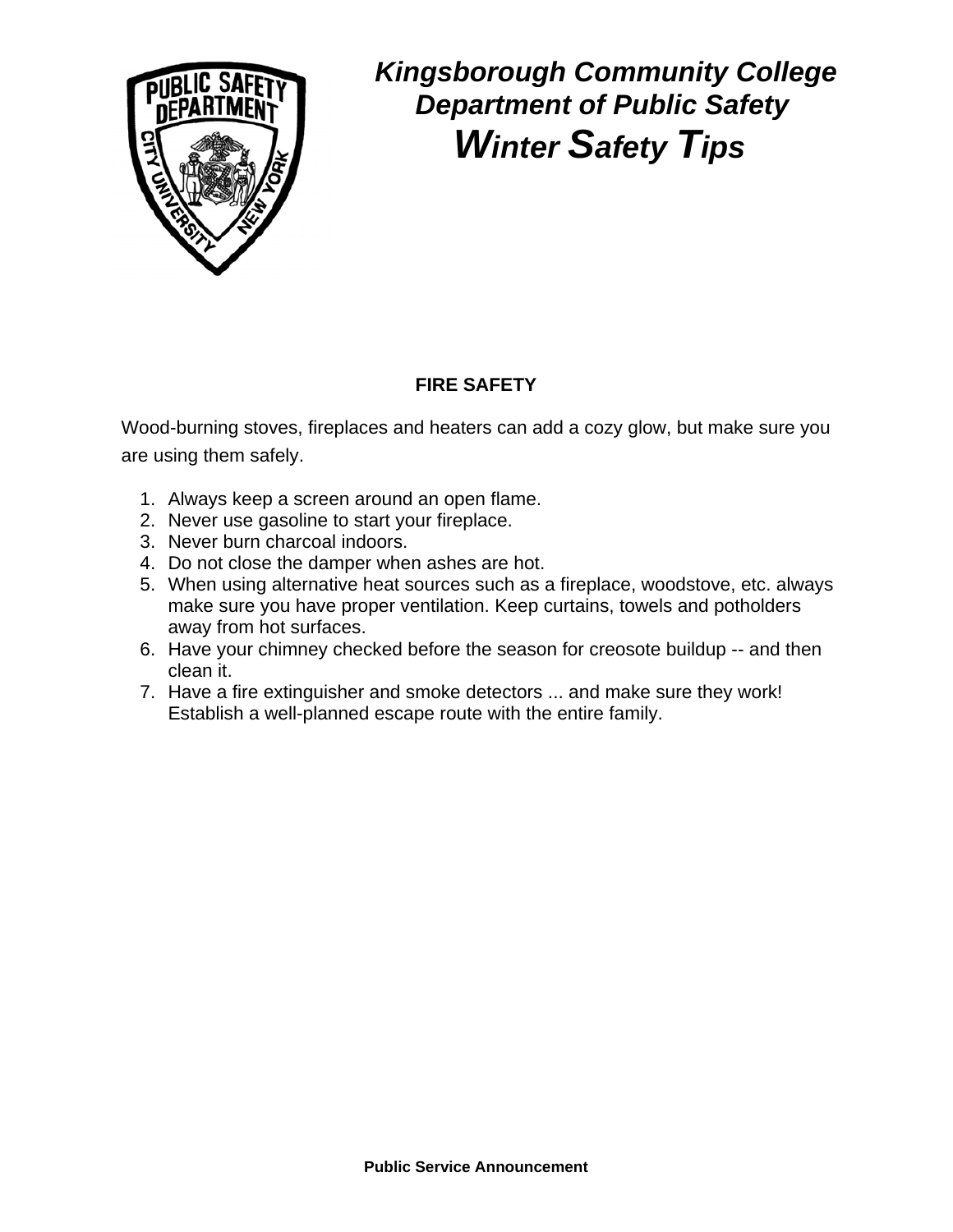

### **KEROSENE HEATERS**

If you use kerosene heaters to supplement your regular heating fuel, or as an emergency source of heat, follow these safety tips:

- 1. Follow the manufacturer's instructions.
- 2. Use only the correct fuel for your unit.
- 3. Refuel outdoors ONLY and only when the unit is cool.
- 4. Keep the heater at least three feet away from furniture and other flammable objects.
- 5. When using the heater, use fire safeguards and ventilate properly.

Remember, the fire hazard is greatly increased in the winter because alternate heating sources often are used without following proper safety precautions.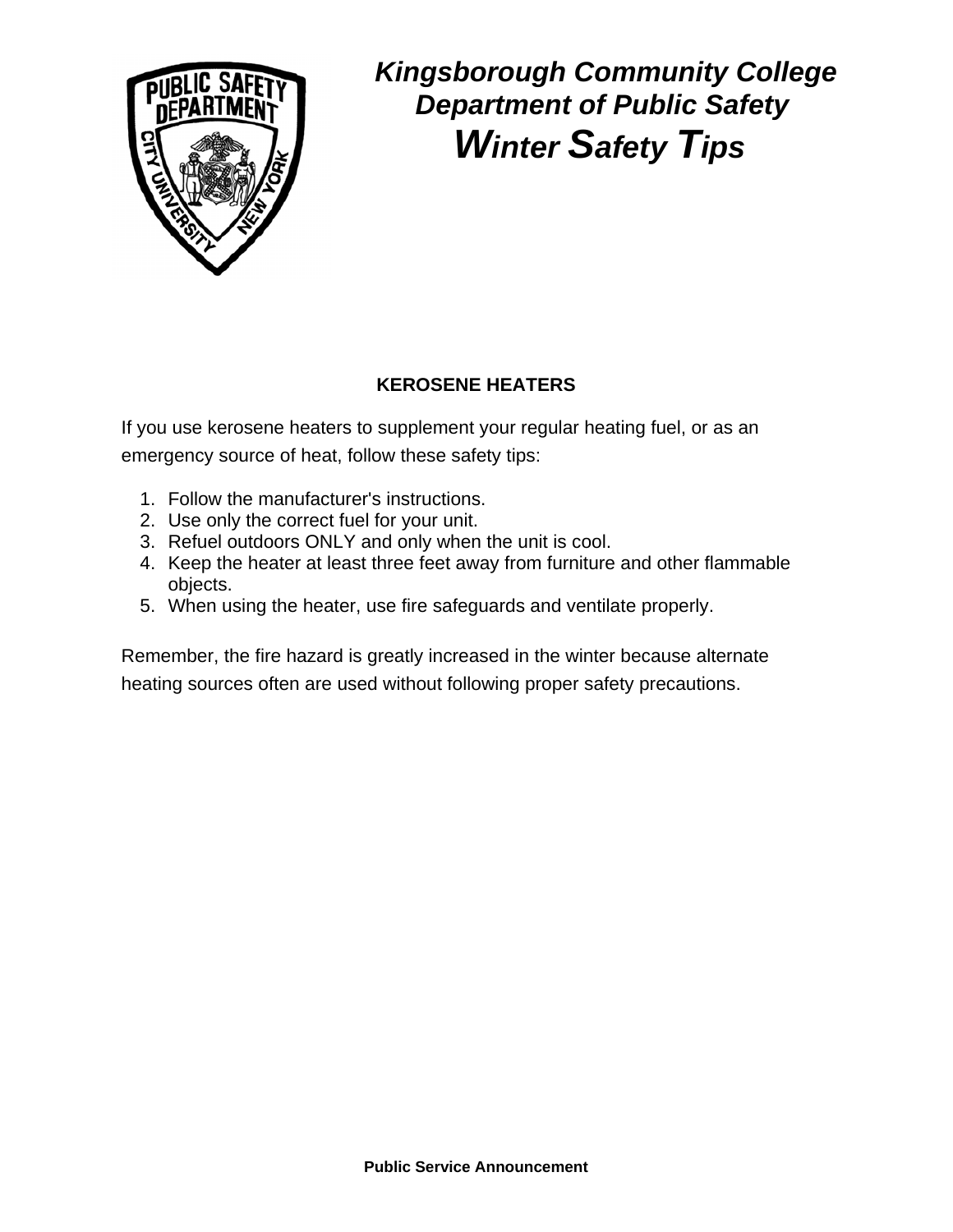

### **CLEARING YOUR ROOF**

As the snow and ice continues to build up, homeowners should think about safety before trying to clear the snow from their roof.

Here are some safety tips:

- 1. When possible, use long-handled snow rakes or poles.
- 2. If you must use a ladder, make certain that the base is securely anchored. Ask a friend, neighbor or adult family member to hold the ladder while you climb.
- 3. Know where the snow is going to fall before clearing the area.
- 4. Make certain not to contact electrical wires.
- 5. If possible, do not attempt to clear the roof alone.
- 6. If you are afraid of heights or think the job is too big for you, HIRE HELP.

Clearing roofs is a dangerous task. However, if you think safety, and work safely, you will get the job done.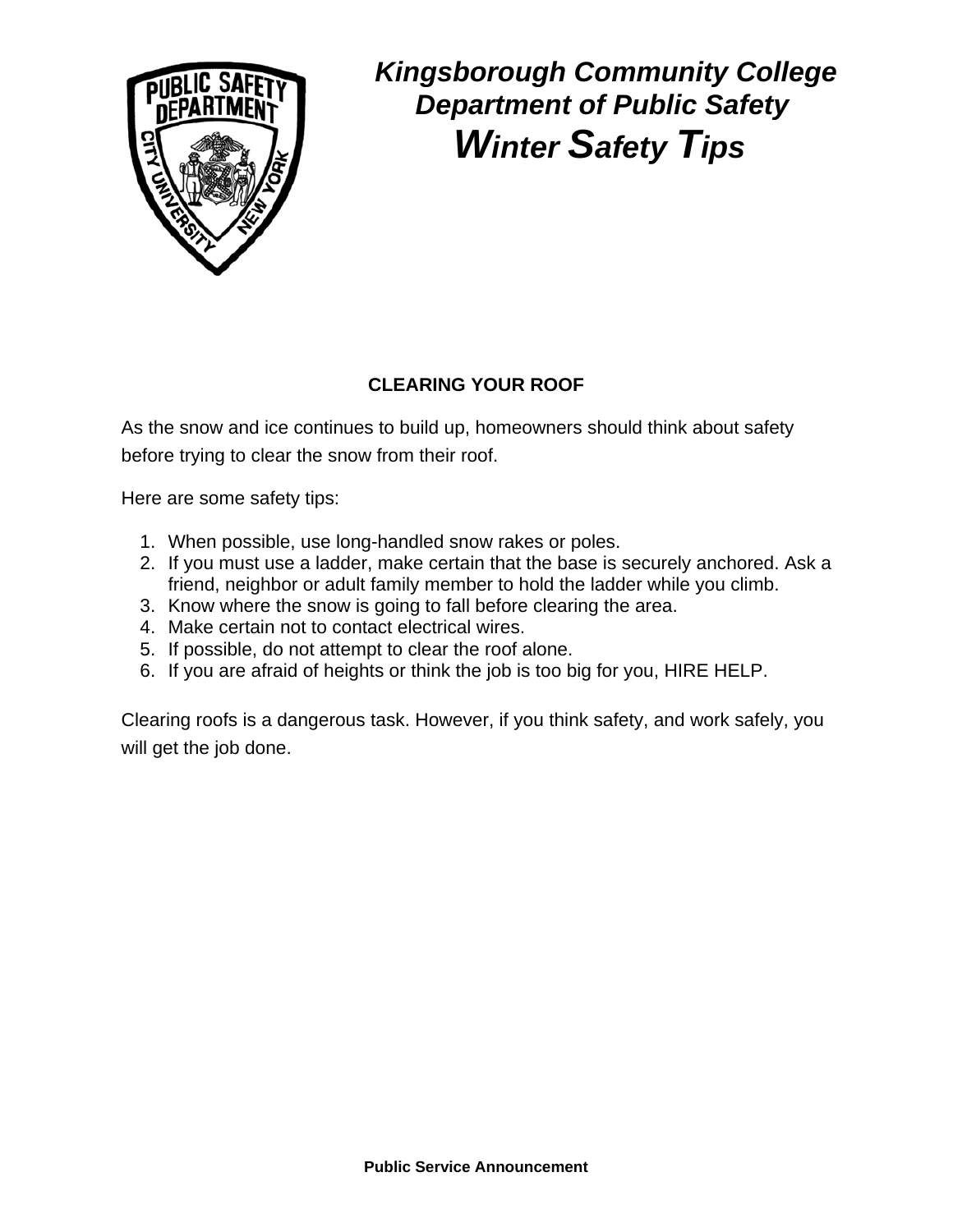

### **SAFETY FIRST FOR KIDS**

Hey, kids! Winter can be a fun-filled time when enjoying outdoor activities such as skiing, skating and sledding. However, before going out, follow these safety tips:

- 1. The best way to stay safe in a snowstorm is to stay inside. Long periods of exposure to severe cold increase the risk of frostbite or hypothermia.
- 2. If you go out to play after the storm, dress in many layers of clothing and wear a hat and mittens. Many layers of thin clothing are warmer than a single layer of thick clothing. One of the best ways to stay warm is to wear a hat; most body heat is lost through the top of the head.
- 3. Come inside often for warm-up breaks.
- 4. If you start to shiver a lot or get very tired, or if your nose, fingers, toes or earlobes start to feel numb of turn very pale, come inside right away and tell an adult. These are signs of hypothermia and frostbite. If you experience these symptoms, you will need immediate attention to prevent further risk.

Remember these tips when you go out to play.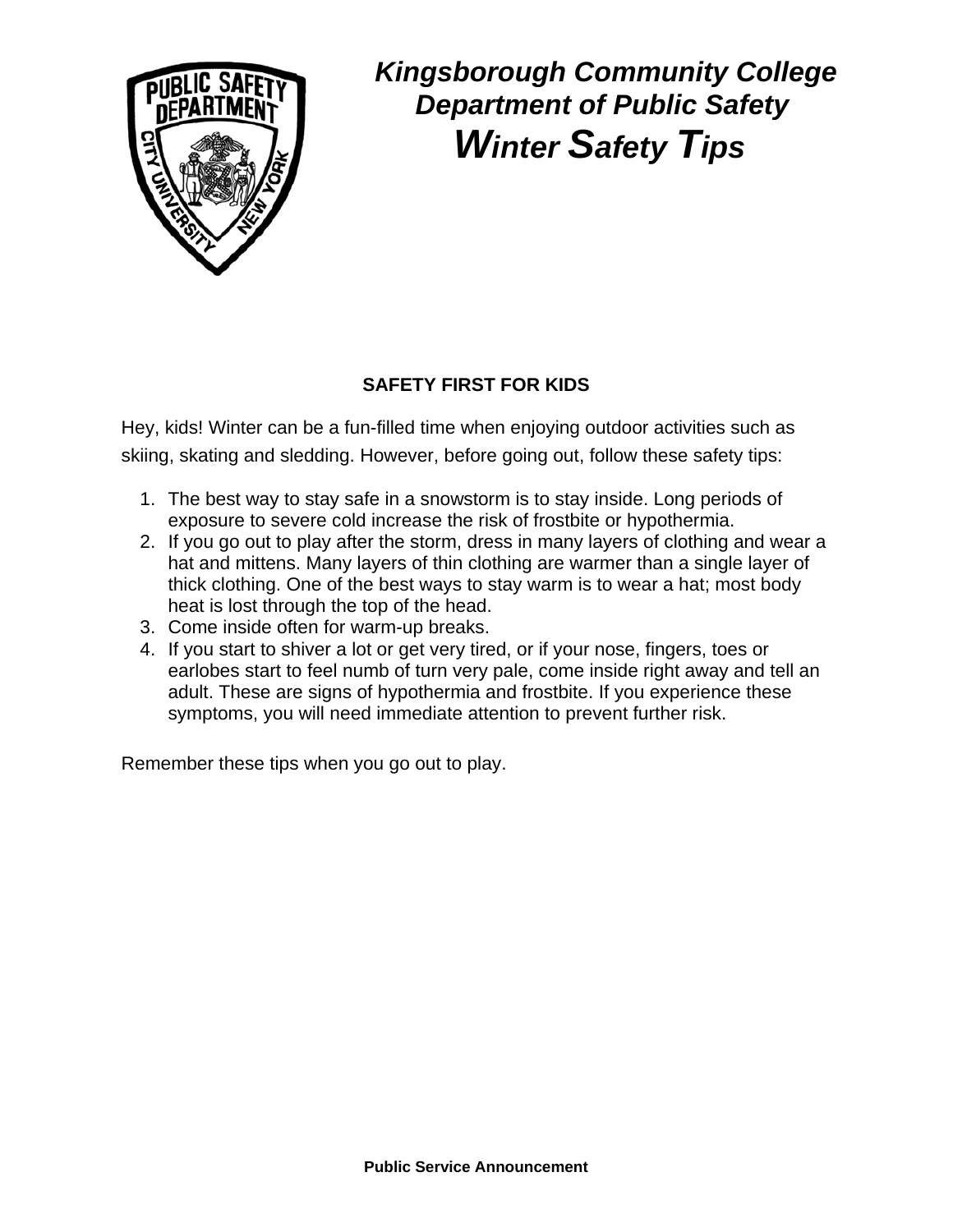

### **NEIGHBOR HELPING NEIGHBOR**

If someone you know is elderly or dependent on life-sustaining or health-related equipment such as a ventilator, respirator or oxygen concentrator, you should make plans now to ensure their needs are met during severe winter weather and possible power outages.

- 1. Help them stock a home disaster kit including a flashlight and extra batteries, a battery-operated radio, bottled water, non-perishable foods, essential medicines, and extra blankets or sleeping bags.
- 2. Check on them after a storm or power outage. Register them as a special needs customer with their utility so they will become a priority customer. Notify others who could provide help such as neighbors, relatives, nearby friends and local emergency responders such as the fire department.
- 3. Have a list of emergency numbers readily available.
- 4. Have a standby generator or an alternative source of power available. Be aware of the safety rules for its use.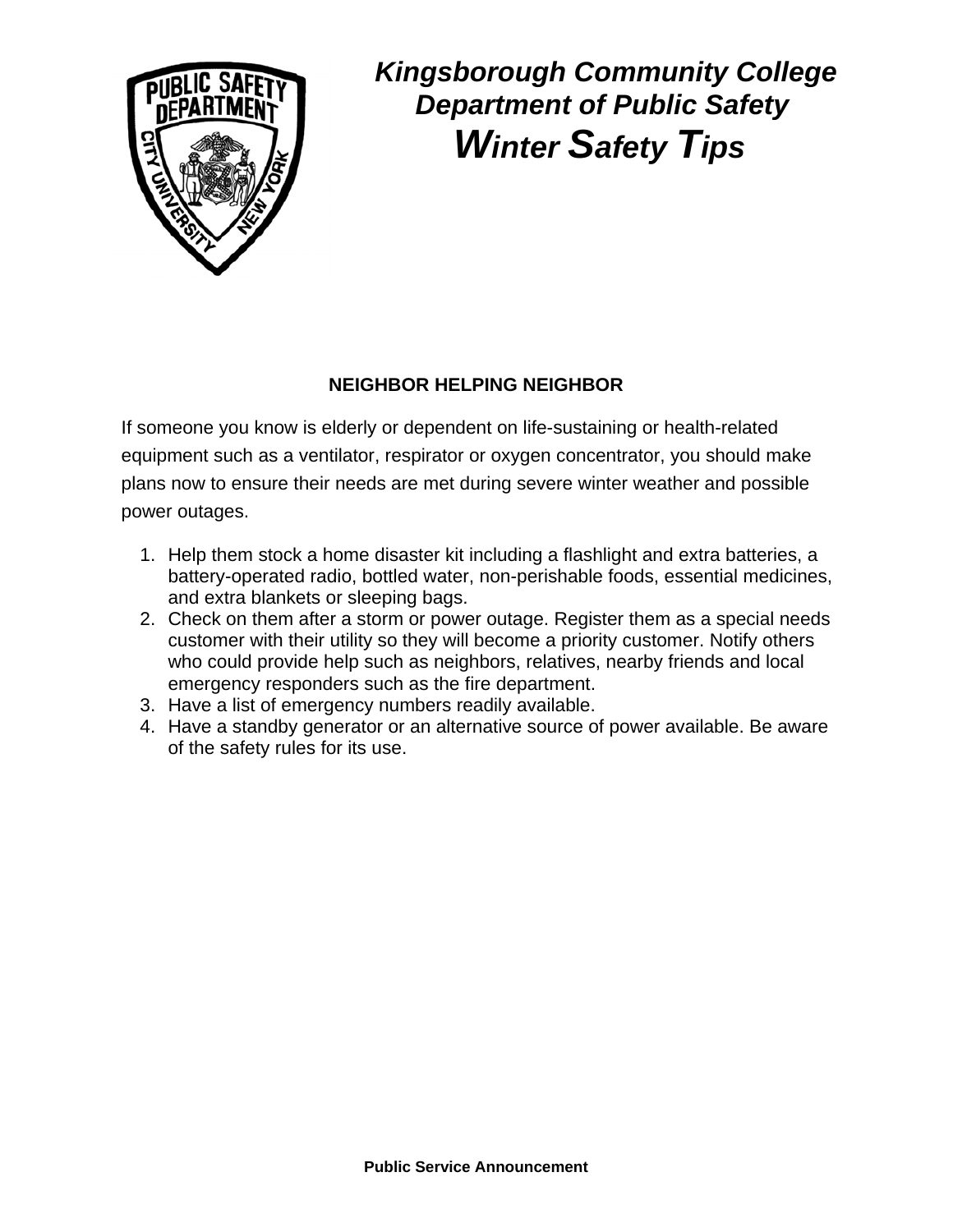

### **PROTECTING PETS**

Winter is a time we should pay close attention to the safety of our pets. Here are some safety tips to follow:

- 1. Ingesting anti-freeze can be fatal for your dog or cat. It has a sweet taste and even a tiny amount can cause severe kidney damage and even death. If you spill some, soak it up immediately. (Clay kitty litter works well. Discard the litter once the anti-freeze has been absorbed.)
- 2. Pets that live outdoors should be fed a bit more in the winter because they need the extra calories to stay warm. They also should have fresh water put out a couple of times a day, or consider a special bowl that prevents the water from freezing.
- 3. If your pet goes outdoors, be aware of the temperature. Pets can get frostbite very easily on the ears, tail and paws.
- 4. When walking your dog, check the paws to make sure that ice is not building up between the toes and that salt from the roads is not irritating the skin.
- 5. If your dog is a swimmer, keep it on a leash around open water or unstable ice. Hypothermia can set in quickly and the dog may be unable to get out of the water.
- 6. Before you start your car, you should honk the horn to make sure that a cat has not decided to nap in a warm spot under the hood of the vehicle.
- 7. If decorating for the holidays, keep ornaments out of the reach of your pets. Remember that poinsettias, holly, mistletoe and other plants can be toxic if ingested.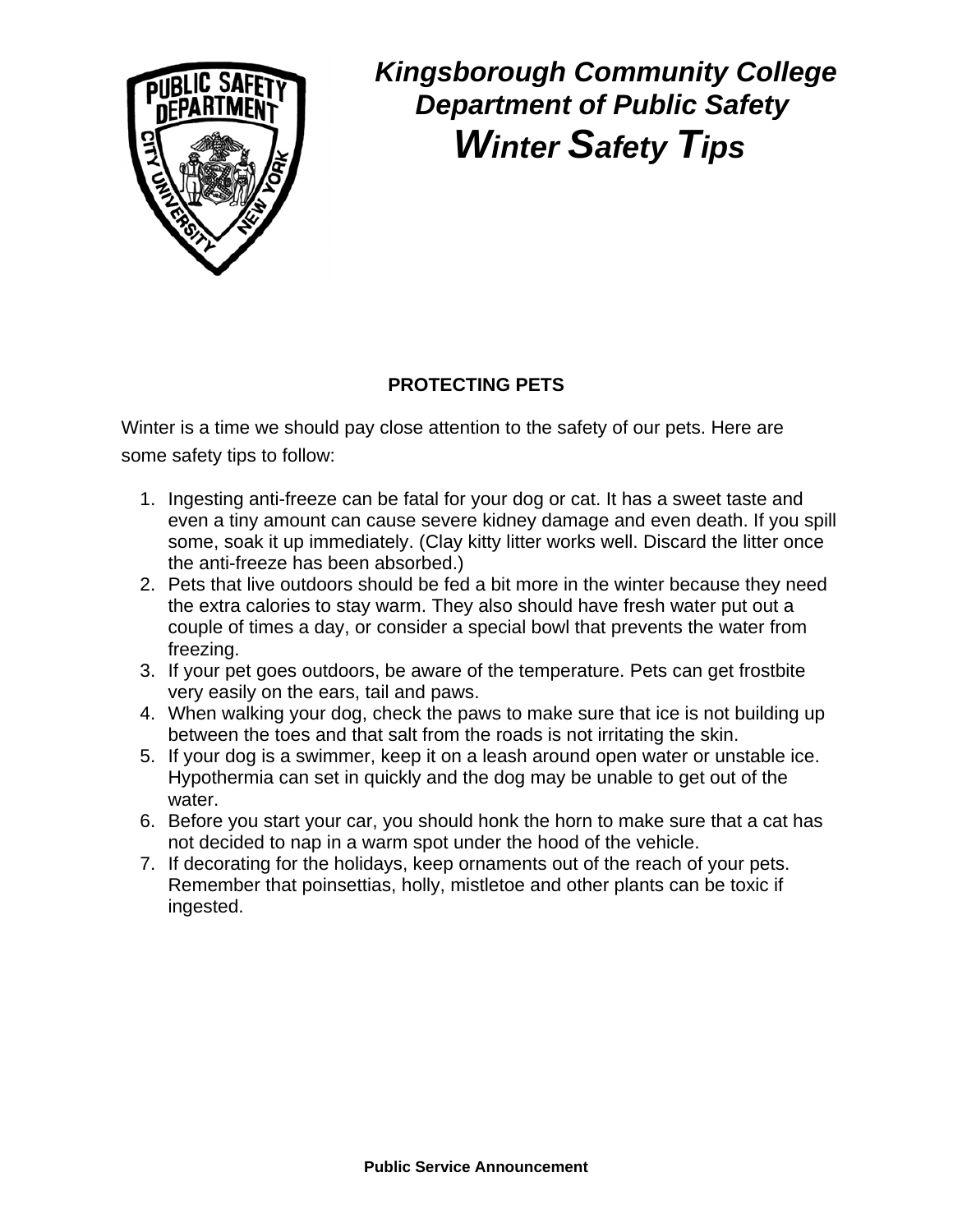

### **SAFETY ON THE ROAD**

When winter storms strike, do not drive unless necessary.

- 1. If you must travel, make sure you car is stocked with survival gear like blankets, a shovel, flashlight and extra batteries, extra warm clothing, set of tire chains, battery booster cables, quick energy foods and brightly-colored cloth to use as a distress flag.
- 2. Keep your gas tank full to prevent gasoline freeze-up.
- 3. If you have a cell phone or two-way radio available for your use, keep the battery charged and keep it with you whenever traveling. If you should become stranded, you will be able to call for help, advising rescuers of your location.
- 4. Make sure someone knows your travel plans.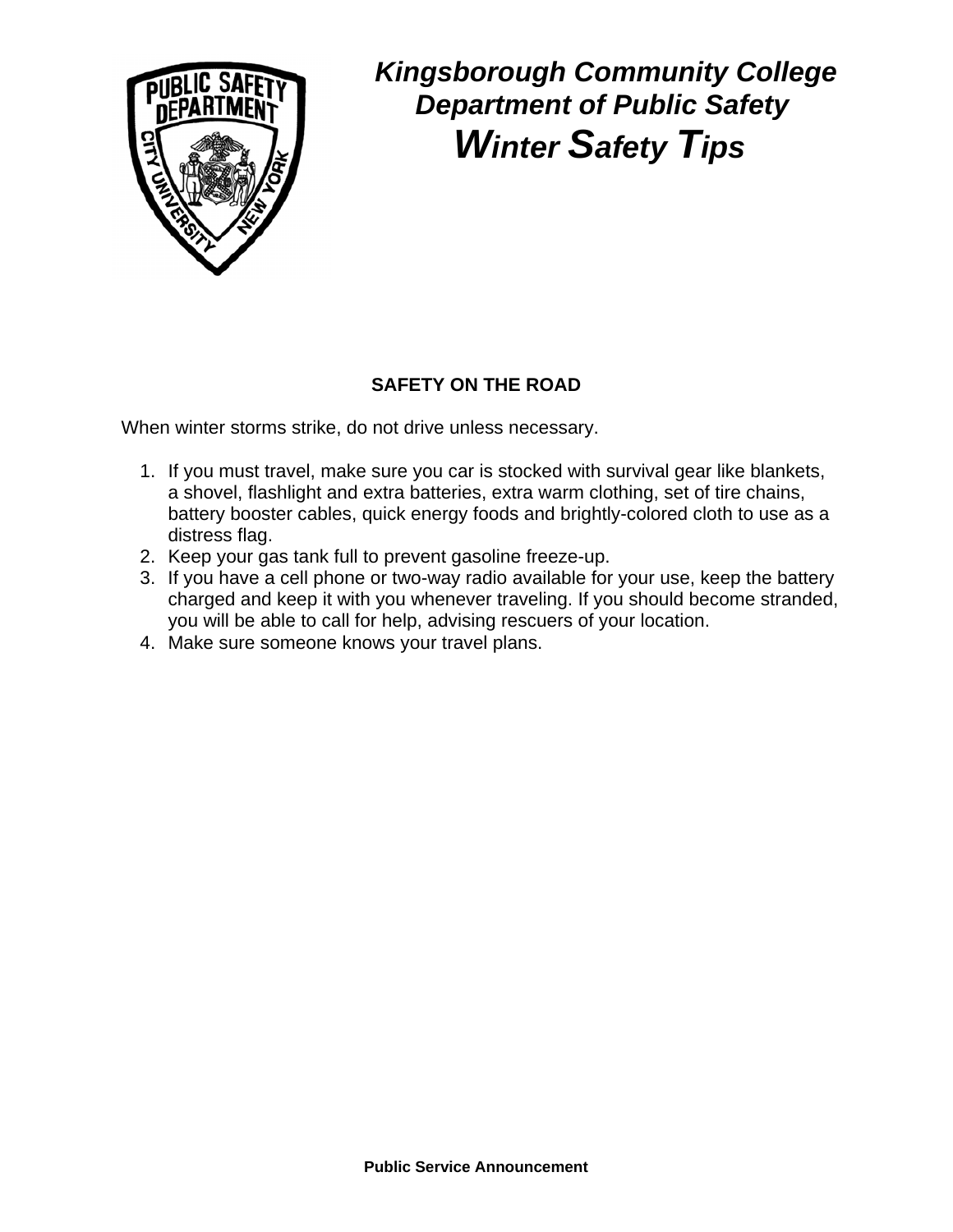

### **WINTERIZE YOUR VEHICLE**

Preparing your vehicle for the winter season now will help ensure your vehicle is in good working order when you need it most.

- 1. Have a mechanic check the following items on your vehicle:
	- o Battery
	- o Wipers and windshield washer fluid
	- o Antifreeze
	- o Ignition system
	- o Thermostat
	- o Lights
	- o Exhaust system
	- o Flashing hazard lights
	- o Heater
	- o Brakes
	- o Defroster
	- o Oil level
- 2. Install good winter tires. Make sure the tires have adequate tread. All-weather radials are usually adequate for most winter conditions. You may also want to carry a set of tire chains in your vehicle for heavy snow conditions.
- 3. Keep a windshield scraper and small broom for ice and snow removal and maintain at least a half tank of gas throughout the winter season.
- 4. Finally, plan long trips carefully. Listen to the local media report or call law enforcement agencies for the latest road conditions.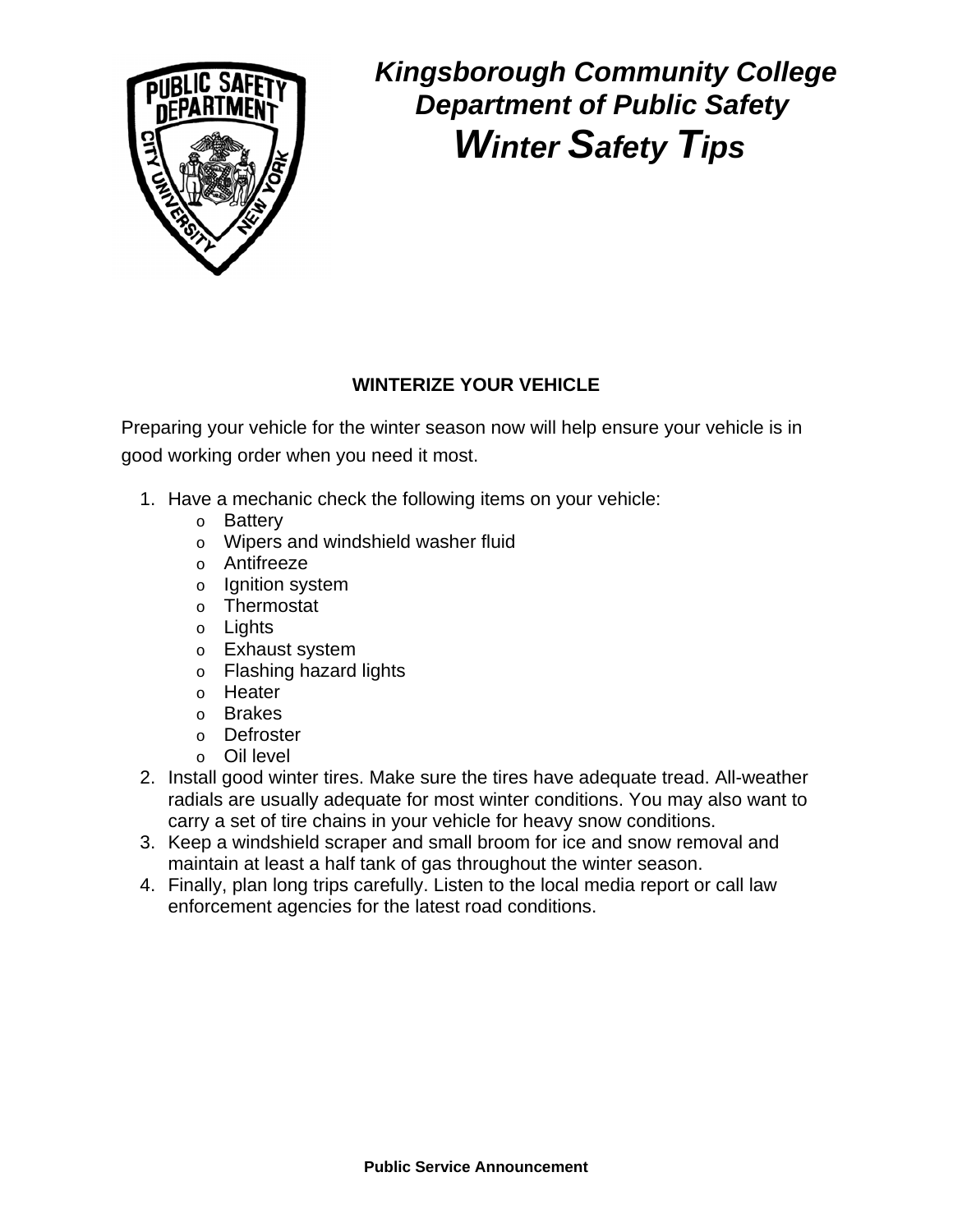

### **DRIVE SAFELY**

The leading cause of death and injuries during winter storms is transportation accidents.

- 1. Before getting behind the wheel this winter season, every driver could learn a lesson from our school bus drivers. It is elementary, but we have to keep our vehicles clear of ice and snow. Good vision is a key to good driving.
- 2. Plan your stops and keep more distance between cars. Be extra alert. Remember, snowdrifts can hide smaller children. Moreover, always match your speed to the road and weather conditions.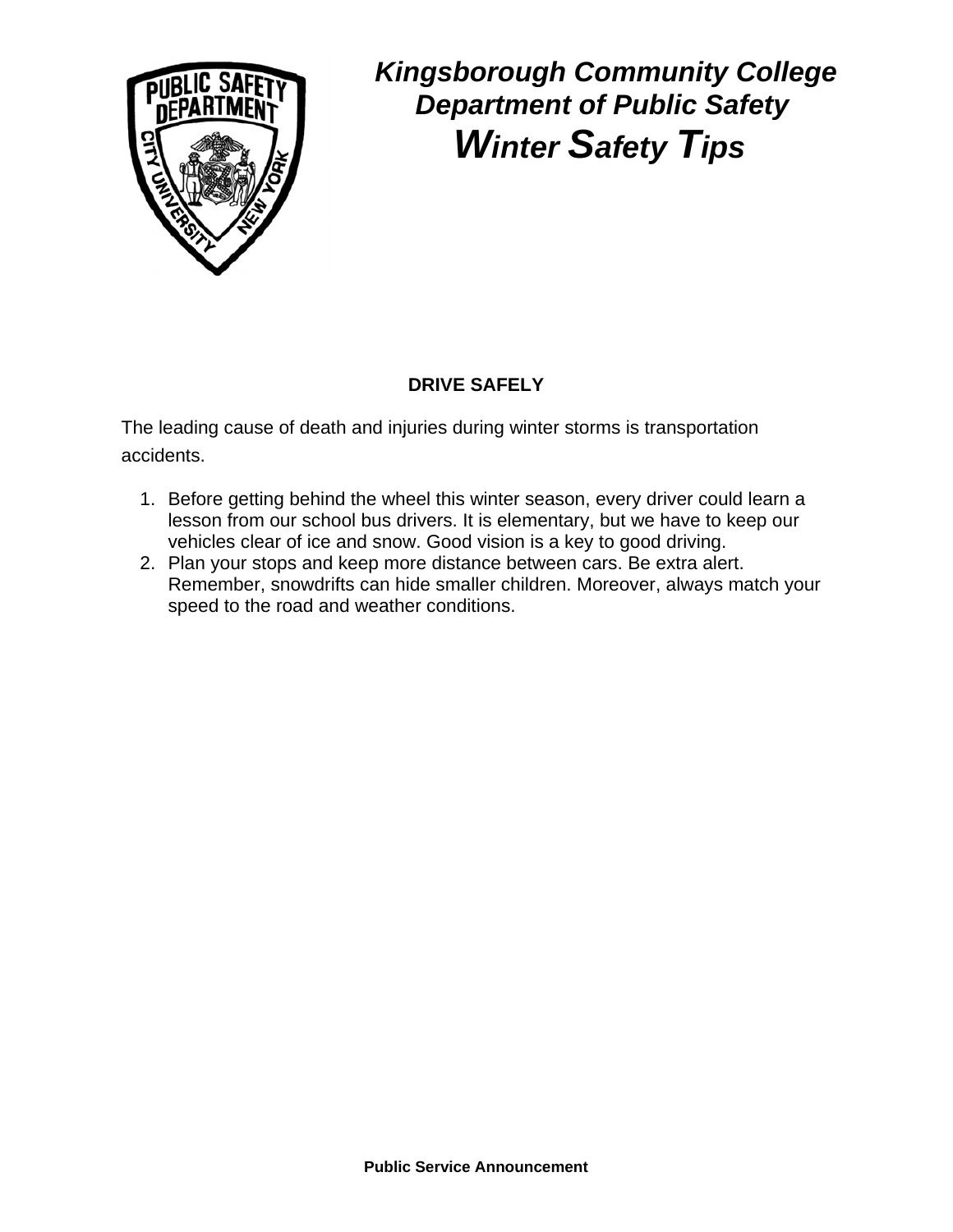

### **TRAPPED IN A CAR**

What would you do if a blizzard trapped you on the road?

Here are some tips to follow:

- 1. Stay in your car and wait for help to find you.
- 2. Run your engine for short periods of time to stay warm. Keep your down-wind window open and make sure your exhaust pipe is clear of snow.
- 3. Turn on the dome light at night when you are running the engine to signal rescuers.
- 4. Hang a brightly colored piece of cloth or piece of clothing from your car.
- 5. Exercise from time to time by vigorously moving arms, legs, fingers and toes to keep blood circulating and to keep warm.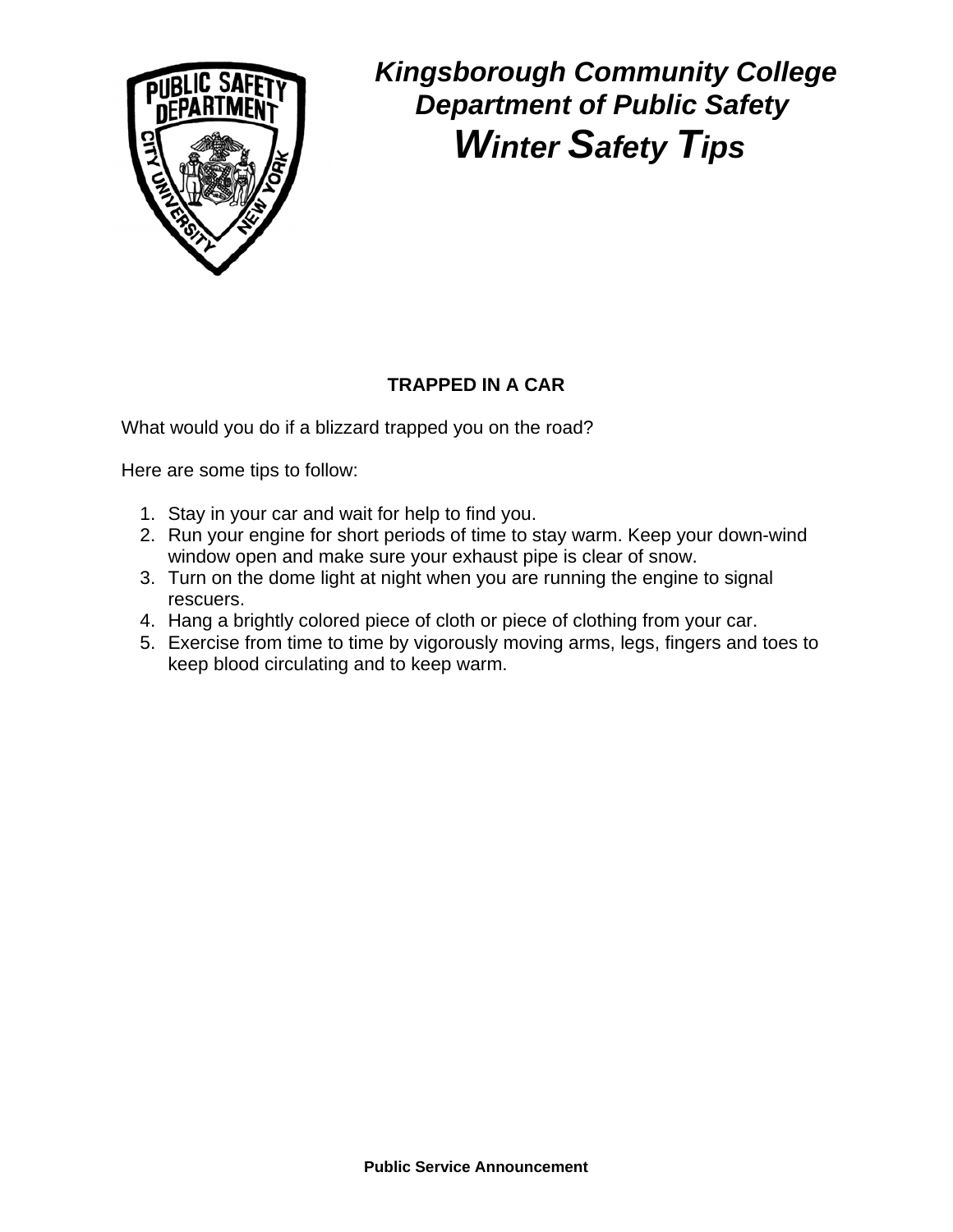

### **OUTDOOR SAFETY**

#### **Dress for the Season**

Winter has arrived make sure you to dress for the season.

- 1. Wear loose, lightweight, warm clothing in several layers. Trapped air between the layers acts as an insulator. Layers can be removed to avoid perspiration and subsequent chill.
- 2. Outer garments should be tightly woven, water repellent and hooded.
- 3. Always wear a hat or cap on your head since half of your body heat could be lost through an uncovered head.
- 4. Cover your mouth with a scarf to protect your lungs from extreme cold.
- 5. Mittens, snug at the wrist, are better than gloves because fingers maintain more warmth when they touch each other.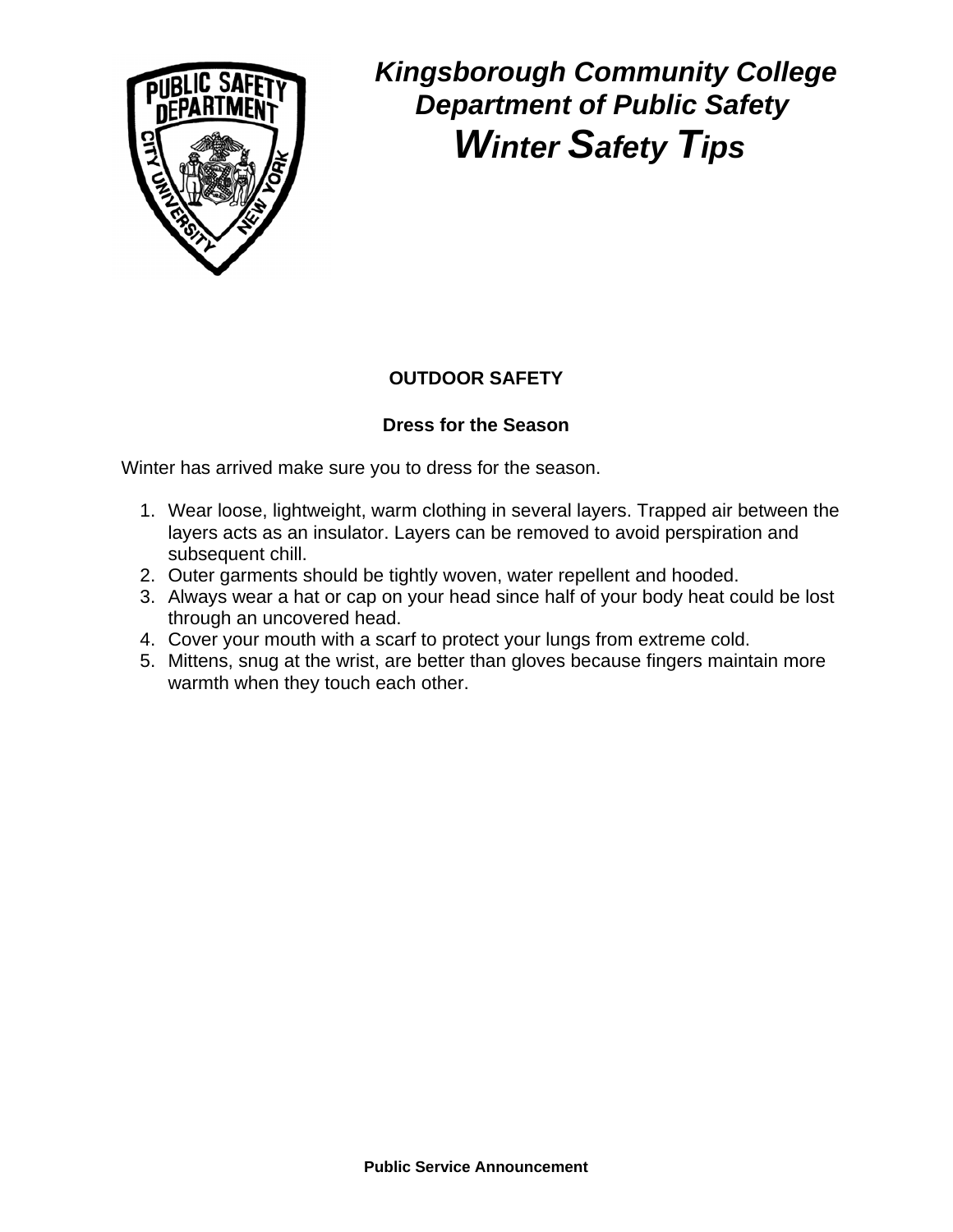

### **PHYSICAL EXERTION**

Winter storm conditions and cold waves are the deadliest types of weather.

Cold temperatures put an extra strain on your heart. Heavy exertion, such as shoveling snow, clearing debris or pushing a car, increase the risk of a heart attack.

To avoid problems, remember these tips:

- 1. Stay warm, dress warm and **SLOW DOWN** when working outdoors.
- 2. Take frequent rests to avoid over exertion.
- 3. If you feel chest pain -- **STOP** and seek help immediately.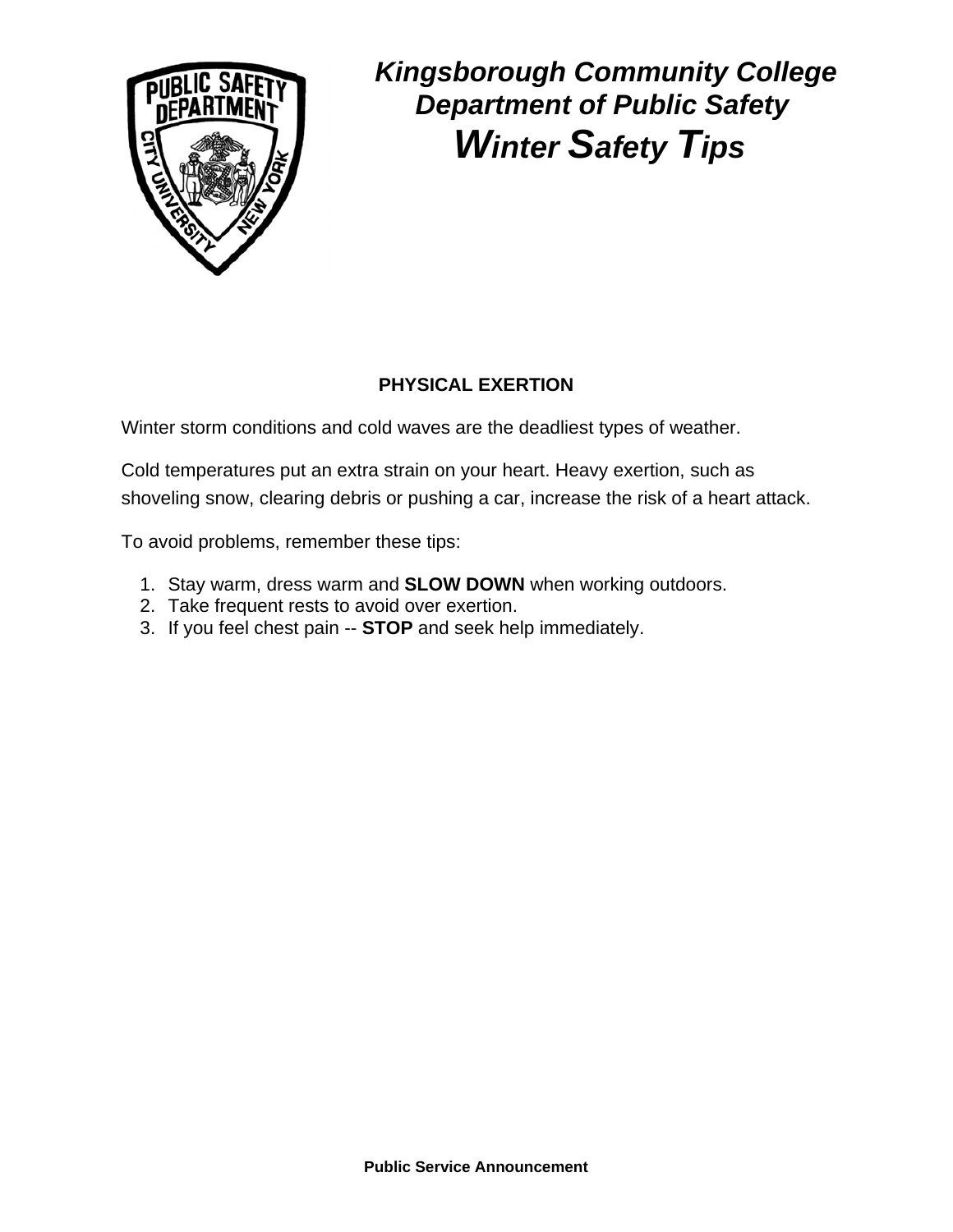

### **WINTER SPORTS SAFETY**

There is an abundance of sports activities during the winter season. From skiing and snowboarding to ice climbing, hiking and other outdoor pursuits, parents and children should follow the safety rules of the sport.

- 1. Most importantly, use the proper equipment and check to make sure everything is in proper working condition. A well-fitting ANSI/SNELL certified helmet will assure a safer, more enjoyable wintertime experience whether you are skiing, sledding, snowboarding or skating.
- 2. Dress in multiple, lightweight layers to stay warm and dry while enjoying the outdoors. Check the weather forecast but be prepared for anything.
- 3. If you are heading into the backcountry, never travel alone. Let someone know your route and estimated time of return.
- 4. Skiers and snowboarders should go on runs that are appropriate for their ability. Stay in control at all times and be able to stop or avoid other people or objects. Obey all posted signs and warnings.
- 5. No matter what sport you participate in, always focus 100 percent of your attention on the activity and the terrain you are on. Moreover, rest when you are tired.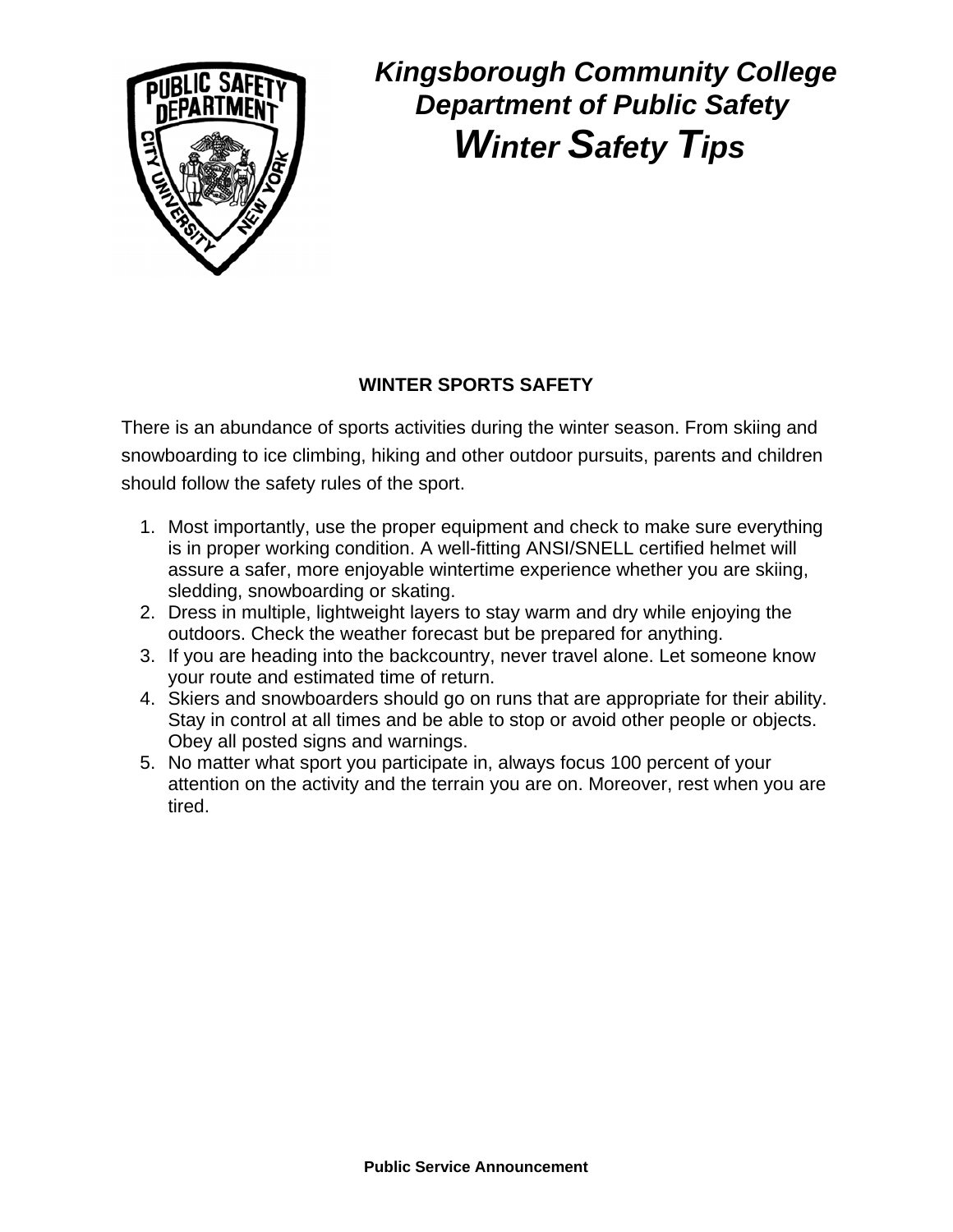

### **SAFE SLEDDING**

Winter is a fun time for children, but it also may be dangerous. Parents should be aware of some simple safety tips for their children when they go sledding or tobogganing:

- 1. Children should never use streets or roads for sledding unless they are blocked off from traffic.
- 2. Children should sled only during daytime hours.
- 3. Do not sled on icy hills. Sledding hills should be only snow covered.
- 4. Avoid sledding over snow bumps or anything that may cause the sled to become airborne.
- 5. Never sled alone. An adult should always accompany small children.
- 6. Children should stay out of the paths of other sledders. In addition, if the slopes become busy, they should move off them quickly.

Parents, if you are sledding with your children, follow these rules yourselves.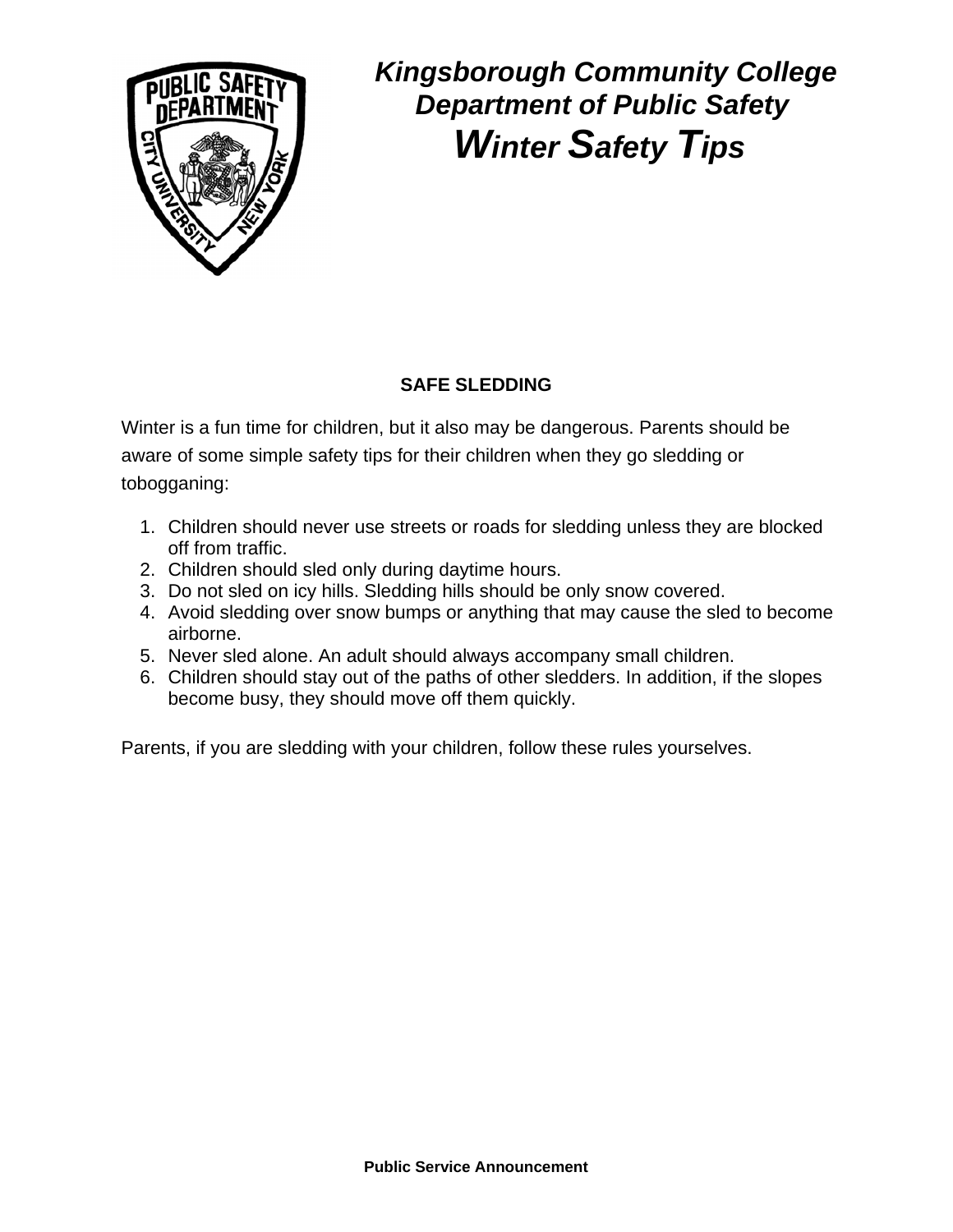

### **SAFE SKATING**

Winter is a fun time for children, but it also may be dangerous. Parents should be aware of some simple safety tips for their children when they go ice-skating:

- 1. If possible, skate at areas that have been approved and posted for ice-skating.
- 2. Never skate alone. Always have at least two people present.
- 3. Children should never be allowed to skate on a pond unsupervised.
- 4. Remember ice thickness is never consistent on lakes and ponds. Water currents, particularly around narrow spots, bridges, inlets and outlets are always suspect for thin ice.
- 5. Stay away from cracks, seams, pressure ridges, slushy areas and darker areas that signify thinner ice.
- 6. Never skate after dark.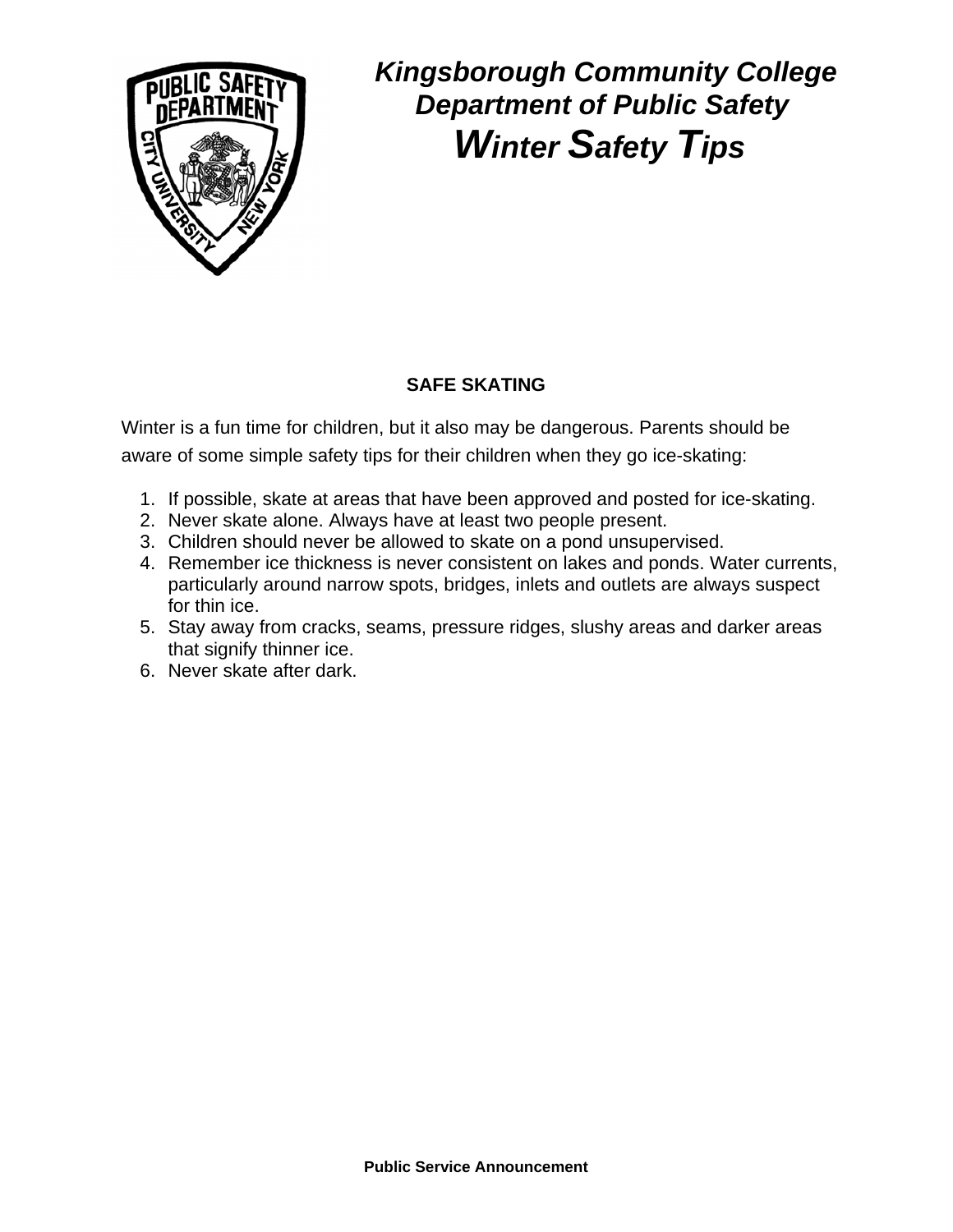

### **HYPOTHERMIA**

Prolonged exposure to cold temperatures can cause hypothermia, especially in children and the elderly.

Watch for these symptoms:

- 1. Inability to concentrate
- 2. Poor coordination
- 3. Slurred speech
- 4. Drowsiness
- 5. Exhaustion
- 6. Uncontrollable shivering, followed by a sudden lack of shivering

If the person's body temperature drops below 95 degrees Fahrenheit, get emergency medical assistance immediately!

Remove wet clothing, wrap the victim in warm blankets and give warm, non-alcoholic, non-caffeinated liquids until help arrives.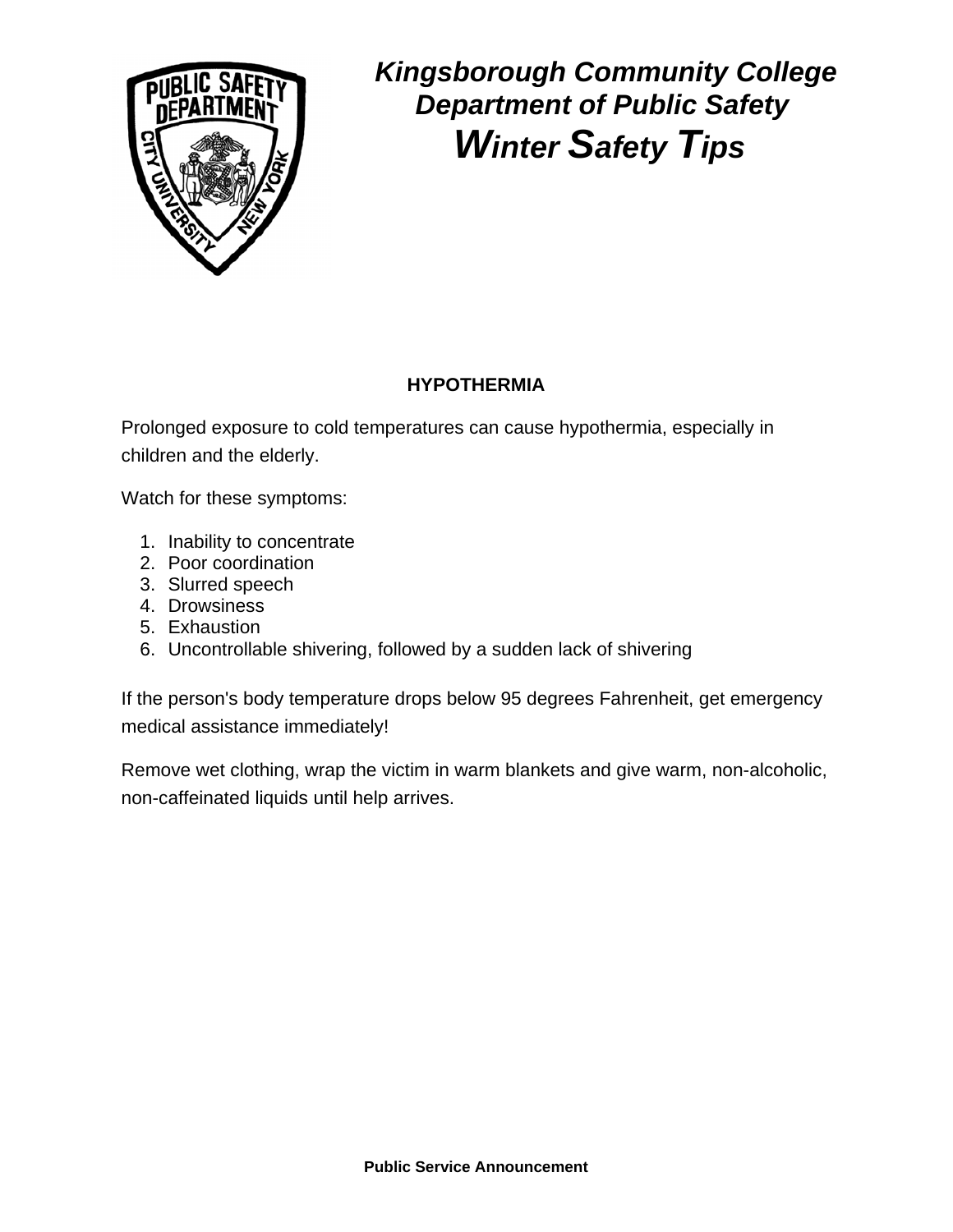

### **FROSTBITE**

People working or playing outdoors during the winter can develop frostbite and not even know it.

There is no pain associated with the early stages of frostbite, so learn to watch for these danger signs:

- 1. First, the skin may feel numb and become flushed. Then it turns white or grayishyellow. Frostbitten skin feels cold to the touch.
- 2. If frostbite is suspected, move the victim to a warm area. Cover the affected area with something warm and dry. Never rub it!
- 3. Then get to a doctor or hospital as quickly as possible.